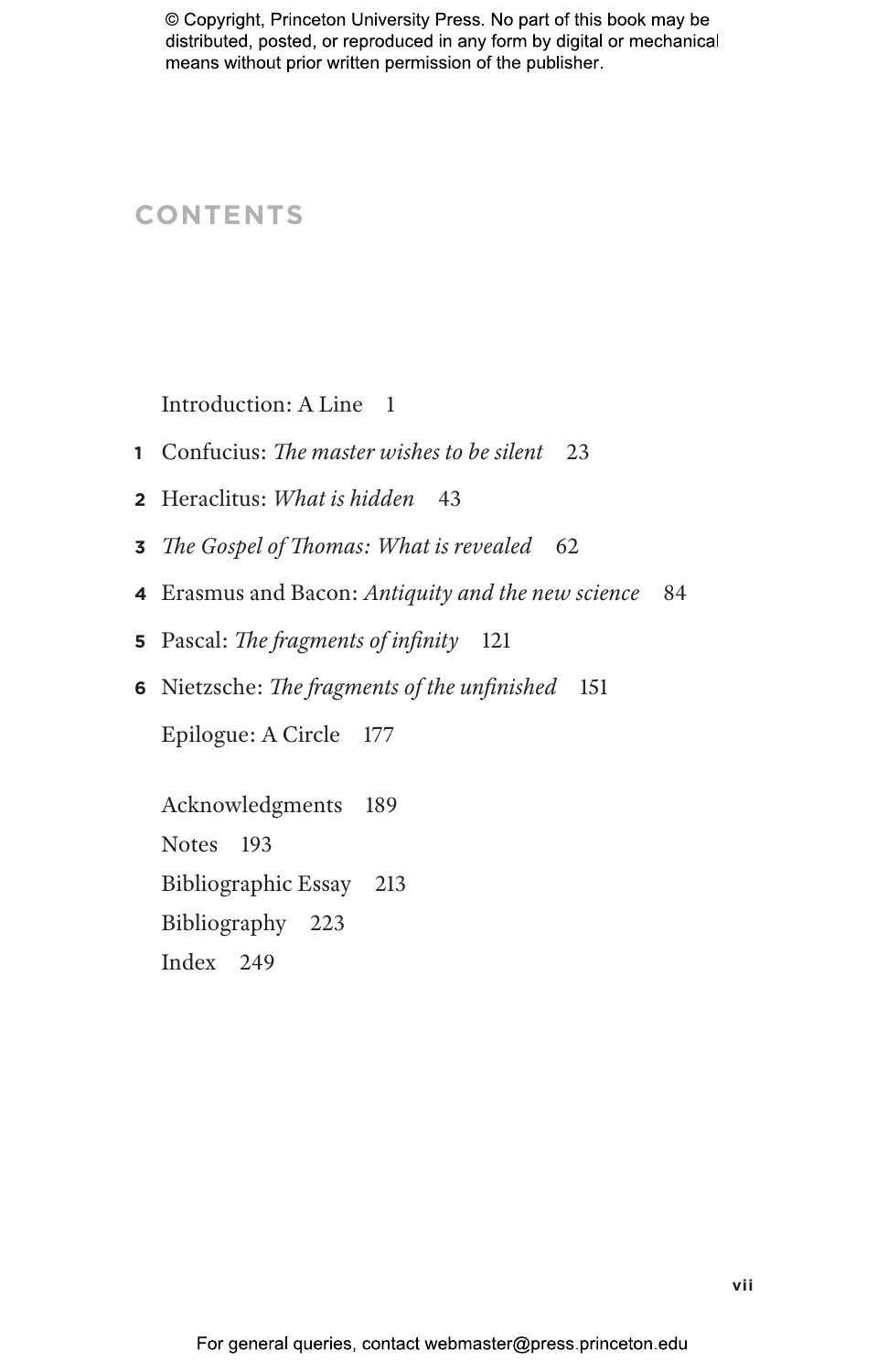# **Introduction**

A LINE

This is a short book on the shortest of genres—the aphorism. As a basic unit of intelligible thought, this microform has persisted across world cultures and histories, from Confucius to Twitter, Heraclitus to Nietzsche, the Buddha to Jesus. Opposed to the babble of the foolish, the redundancy of bureaucrats, the silence of mystics, in the aphorism nothing is superfluous, every word bears weight.

Its minimal size is charged with maximal intensity. Consider Heraclitus' "Nature loves to hide"; Jesus' "The kingdom of God is within you"; Pascal's "The eternal silence of these infinite spaces terrifies me"; or Nietzsche's "If a temple is to be erected, a temple must be destroyed." These aphorisms have an atomic quality compact yet explosive. Yet in comparison to the rich theories and thick histories of the novel, lyric, or drama, the aphorism—this most elemental of literary forms—has been curiously understudied, a vast network of literary and philosophical archipelagos that has so far been thinly explored. At a time when a presidency can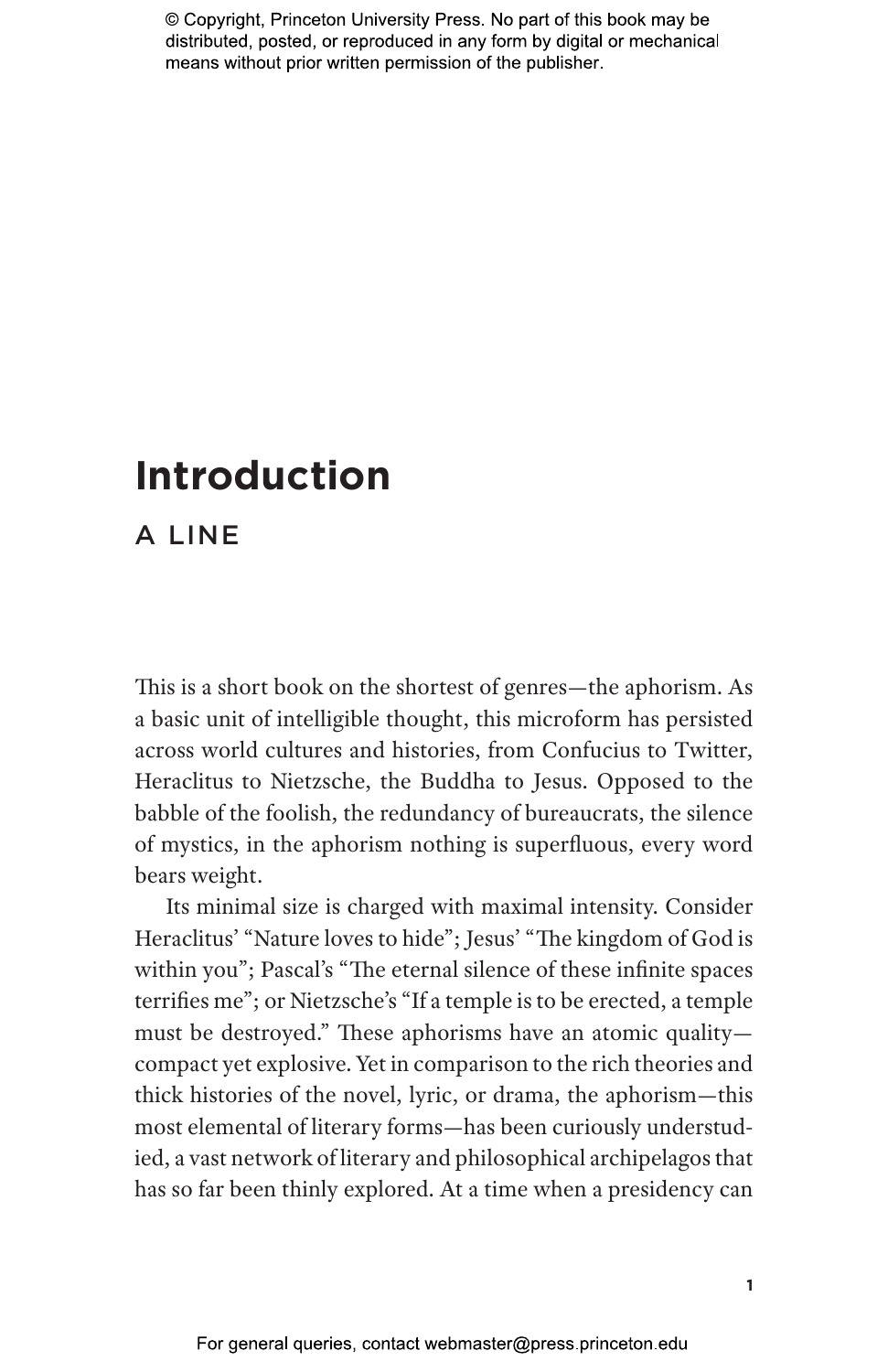# **2** Introduction

be won and social revolutions ignited by 140–character posts (now 280), an analysis of the short saying seems to be as crucial as ever.

This book's focus, however, will not be on the political rhetoric of the aphorism (though I will touch upon it in the epilogue). It will rather take a step back from the noise of digital minutiae and explore the deep life of the aphorism as a literary form.

The theory this book advances is that aphorisms are before, against, and after philosophy. Heraclitus comes before and against Plato and Aristotle, Pascal after and against Descartes, Nietzsche after and against Kant and Hegel. The philosopher creates and critiques continuous lines of argument. The aphorist, on the other hand, composes scattered lines of intuition. One moves in a chain of discursive logic; the other by arrhythmic leaps and bounds. Much of the history of Western philosophy can be narrated as a series of attempts at the construction of systems. My theory proposes that much of the history of aphorisms can be narrated as an animadversion, a turning away from grand systems through the construction of literary fragments. I will shortly offer definitions of the aphorism, the fragment, and the system, but for now, let us heed the German Romantic philosopher Friedrich Schlegel's elegant formulation: "A fragment ought to be entirely isolated from the surrounding world like a little work of art and complete in itself like a hedgehog" (*Athenaeum Fragments* §206).

As aphorisms have been for millennia anthologized and deanthologized, revived and mutilated, quoted and misquoted, they constitute their own cultural network. As such, a philological understanding of aphorisms is as necessary as a philosophical one: that is to say, one must examine not only their internal meaning but also the circumstances of their material production, transmission, and reception in history. It is no accident that when Schlegel compares an aphorism to a hedgehog (*ein Igel*), the most famous hedgehog in Western thought comes from nowhere else but that fragment of Archilochus: "The fox knows many things, but the hedgehog knows one big thing" (fr 201 West). In Schlegel's Ger-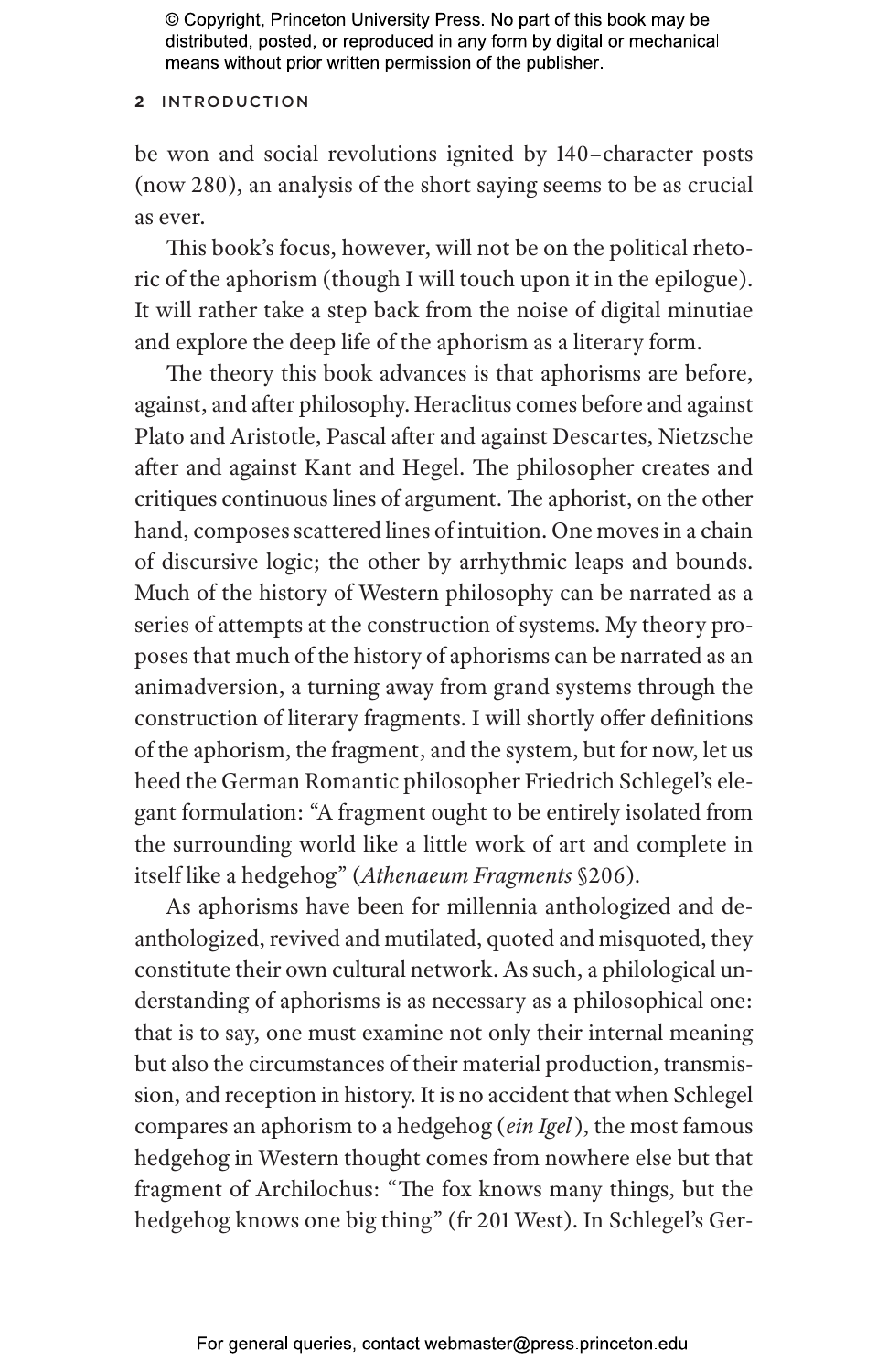# A Line **3**

many, the poetic production of modern fragments went handin-hand with the scholarly editions of ancient fragments. As we shall see, the aphorisms of the ancients are some of the most problematic—but also the most generative—specimens in the laboratory of textual criticism.

Though an aphorism by definition is succinct, it almost always proliferates into an innumerable series of iterations. By nature the aphorism—like the hedgehog—is a solitary animal. Striving to cut out all verbiage, its not-so-secret wish is to annihilate its neighbor so that its singular potency would reign supreme. Yet aphorisms also have a herd mentality. Indeed, from the wisdom literature of the Sumerians and Egyptians onward, they find strength in the social collective of anthologies. Each aphorism might very well be "complete in itself," as Schlegel claims, but it also forms a node in a network, often a transnational one with great longevity, capable of continuous expansion. And the best modern aphorists never wrote just one aphorism but almost always a great many— La Rochefoucauld, Goethe, and Lichtenberg had notebooks upon notebooks filled with them and often had trouble finishing them. So I find it ironic that although a *single* aphorism may be a hegemonic hedgehog, a *collection* of aphorisms tends to morph into a multitude of cunning little foxes.

At the same time, the very minimal syntax of an aphorism gives it a maximal semantic force. The best aphorisms admit an infinitude of interpretation, a hermeneutic inexhaustibility. In other words, while an aphorism is circumscribed by the *minimal* requirements of language, its interpretation demands a *maximal* engagement. Deciphering the gnomic remarks of the early Greek thinkers, Jesus, or Confucius marks the birth of hermeneutics. For Friedrich Schleiermacher, a friend of Schlegel and a founder of modern hermeneutics, interpretation is "an infinite task," because there is "an infinity of past and future that we wish to see in the moment of the utterance" (*Hermeneutics and Criticism*, 23). The interpretation of one aphorism thereby opens a plurality of worlds. This is what I mean when I say that an aphorism is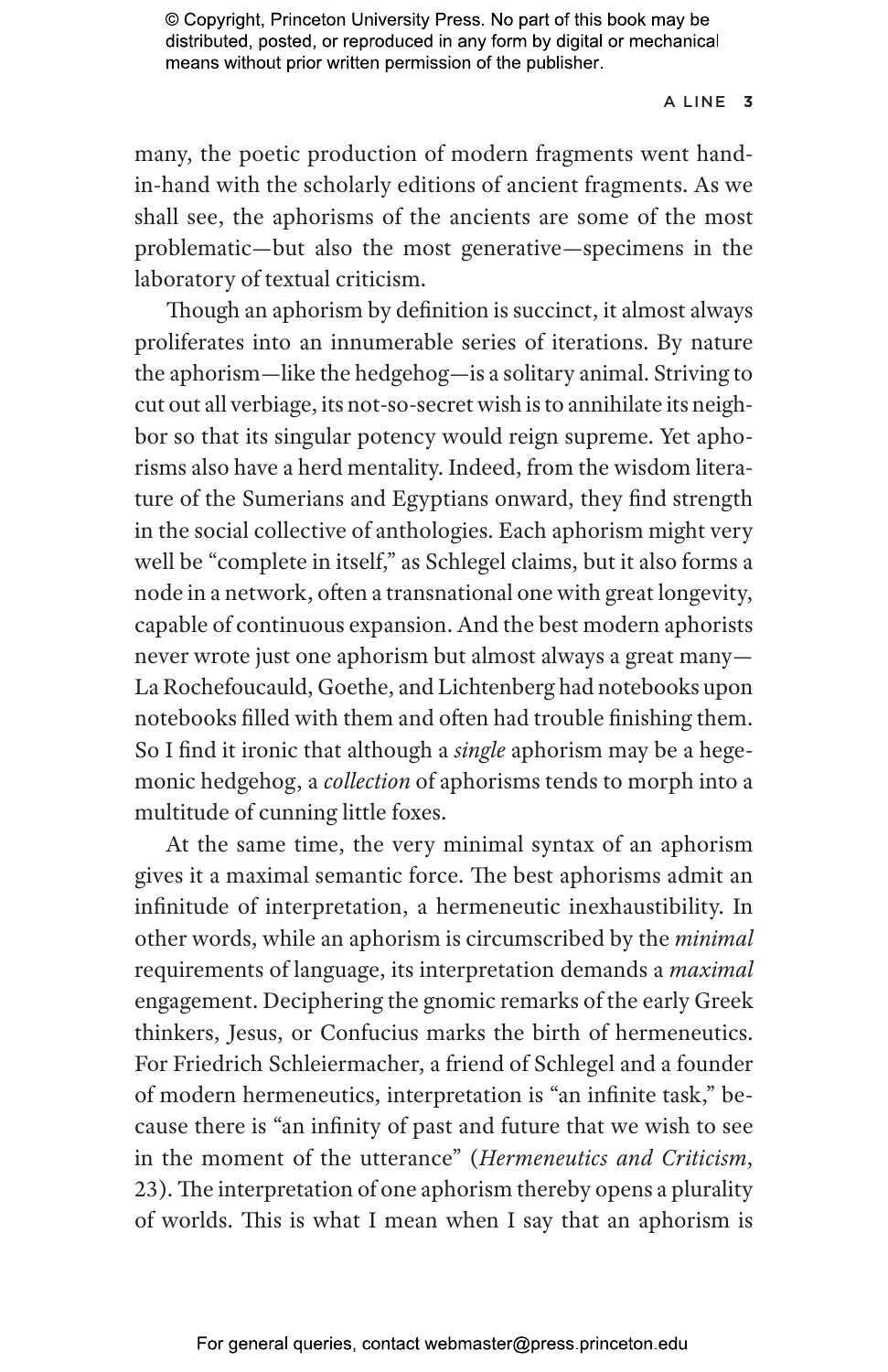**4** Introduction

"atomic": it is without parts, but its splitting causes an explosion of meaning. The hedgehog must be dissected.

These three methodologies, then—the philosophical, the philological, the hermeneutical—will be the intersecting vectors that guide this book. Taken together, my theory reveals that the aphorism is at times an ancestor, at times an ally, and at times an antagonist to systematic philosophy.

# **Toward a definition**

Now let us try to define the aphorism. Turn to any reference work and it would read something like "a concise expression of doctrine or principle or any generally accepted truth" (here, the *Encyclopaedia Britannica*). This formulation is problematic. First, it presupposes that an aphorist has a "doctrine" behind such concision. Much of this book will be spent trying to figure out whether such intellectual systems exist or not. Second, most of the aphorisms I'm concerned with are not "generally accepted truth," for they are often enigmatic statements that defy convention.

There are many names for the short saying: *gnōmē, paroimia, proverb, sententia, precept, maxim, commonplace, adage, epigram, apothegm, apophthegm*. Their meanings vary across languages and histories. Sometimes they overlap. "Generally accepted truths" should be more properly called *proverbs* or *sententia*, and they are usually anonymous. Thus "there's no place like home" is a proverb, whereas Kafka's "A cage went in search of a bird" (*Zürau Aphorisms* §16) is not. And for every proverb there is an equal and opposite proverb: "out of sight out of mind," "absence makes the heart grow fonder." An *epigram* contains something clever with a sarcastic twist and is associated with great wits such as Alexander Pope or Oscar Wilde. Here is one from Martial, the Ogden Nash of antiquity: "A work isn't long if you can't take anything out of it, / but you, Cosconius, write even a couplet too long" (2.77). A *maxim* is usually a pithy moral instruction, such as those inscribed in the Temple of Delphi: "Nothing in excess" or "Know thyself." La Rochefoucauld's *Maximes*, however, are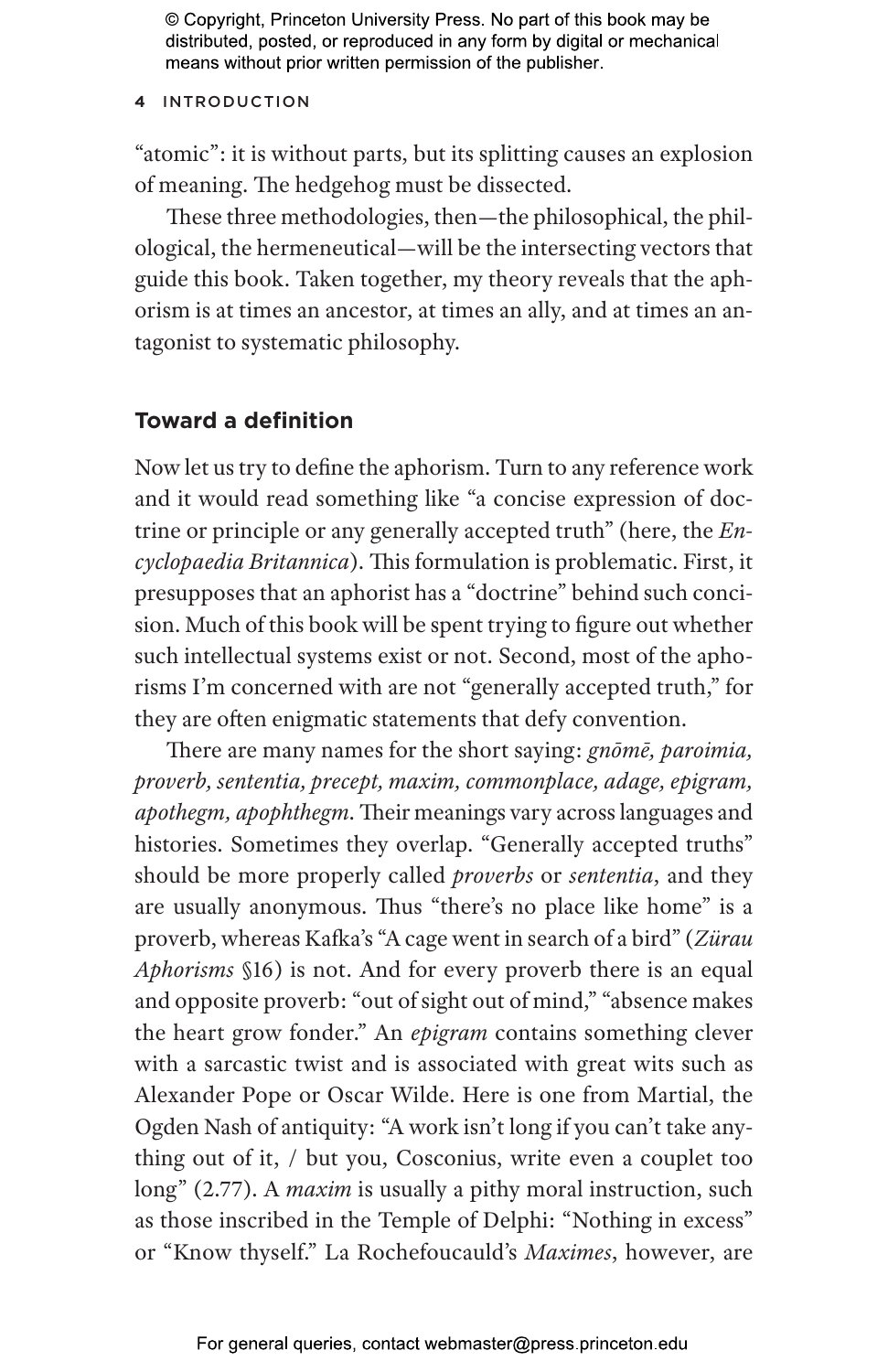## A Line **5**

more reflections on human nature than prescriptions on how to live: "Mediocre minds usually [*d'ordinaire*] condemn what they don't understand" (V:375).<sup>1</sup> For Kant, the maxim assumed a metaphysical reach: "Act only according to that maxim [*Maxime*] whereby you can, at the same time, will that it should become a universal law [*allgemeines Gesetz*]" (*Grounding for the Metaphysics of Morals*, 30). Whereas the German philosopher is binding and absolute, the French moralist loves exceptions: "most often," "most men," "few people," "usually" (*le plus souvent, la plupart des hommes, peu de gens, d'ordinaire*) are his favorite qualifiers.

Next let us plot the numerous terms for short sayings along various points on a spectrum: proverbs, folk wisdom, platitudes, and bromides are close to the banal extreme; maxims and epigrams are somewhere in the middle; the aphorism is close to the philosophical or theological end. The first class is easy to understand ("Absence makes the heart grow fonder"); the second contains a sharp aperçu ("An almost universal fault of lovers is failing to realize when they are no longer loved," La Rochefoucauld, V:371); the third is more recondite ("If Cleopatra's nose had been shorter, the whole face of the earth would have been different," Pascal, *Pensées* §32, Sellier ed.).

These categories, of course, are fluid. For instance, folk proverbs in some cultures are opaque and even have magical powers. Before he became the editor of the leading journal of French intellectual life, *La Nouvelle Revue Française*, Jean Paulhan stayed in Madagascar from 1908 to 1910 to study its oral culture. He observes that the everyday proverb of the Malagasy, *hain-teny*, "is rather like a peculiar secret society: it does not hide, it operates publicly, and its passwords—unlike other magic words—are banalities. Nonetheless, it remains secret, and everything takes place as if an undefinable difficulty, providing sufficient defense against indiscretion, would protect the proverbs" ("Sacred Language," 308).<sup>2</sup> Conversely there are also aphorisms by rarified authors that are completely crystalline and understood instantaneously. To explain their wit is only to state the obvious. For my purposes, however, I define the aphorism simply as *a short saying that requires interpretation*.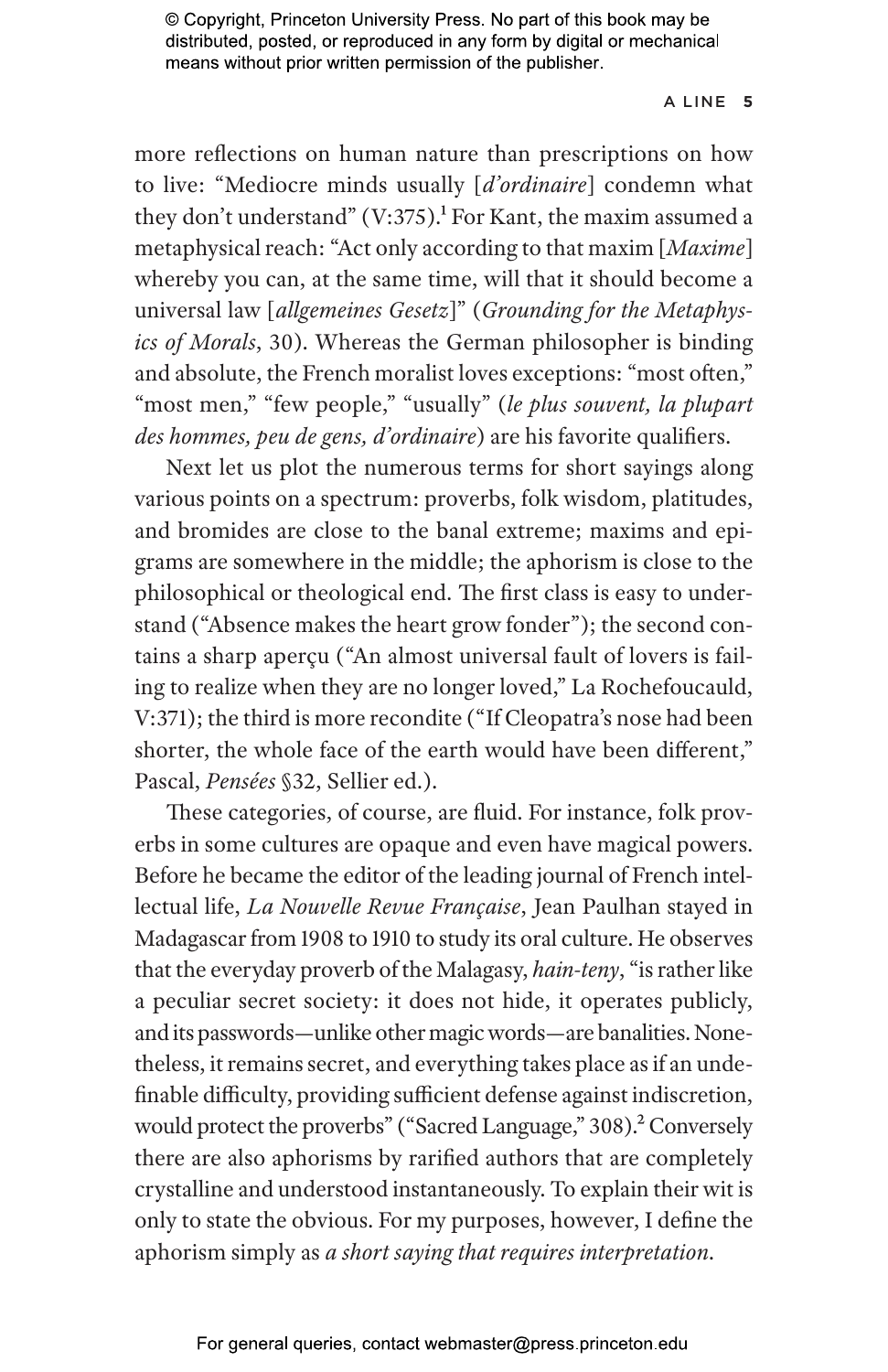———

**6** Introduction

The aphorism condenses. It is the *punctum*, the monad, the *kairos* that arrests the welter of our thinking. Italo Calvino writes, "I dream of immense cosmologies, sagas, and epics all reduced to the dimensions of an epigram" (*Six Memos for the Next Millennium*, 51). Joseph Joubert is even more concise: an aphorist must put "a whole book into a page, a whole page into a phrase, and a phrase into a word" (*Carnets,* 2:485). Conversely, interpretation must dissolve this atomic density. To understand the aphorism, one must translate the figural, witty, and intuitive into the logical, explicable, and demonstrable. One must unfold its multidimensional complexes into the flat plane of clarity, render its fulgurating blot (or rather bolt!) into lucid insight. A philological exegesis would carefully examine the authorship, text, language, culture, sources, and receptions of the aphorism; a philosophical analysis would evaluate its logical or normative truth claims; an ethical reading would end in action; a spiritual meditation would lead to an apophatic epiphany, an emptying of words. "People find difficulty with the aphoristic form," Nietzsche writes; "this arises from the fact that today this form is *not taken seriously enough.* Aphorism, properly stamped and molded, has not been 'deciphered' when it has simply been read; rather, one has then to begin its *exegesis,* for which is required an art of exegesis" (*On the Genealogy of Morals,* preface §8, emphasis in the original). The irony is that the aphorism—this shortest of forms to read—actually takes the longest time to understand.

# **A short history of the short saying**

Aphorisms are transhistorical and transcultural, a resistant strain of thinking that has evolved and adapted to its environment for millennia. Across deep time, they are vessels that travel everywhere, laden with freight yet buoyant. Terse sayings form a rich constellation in the Sanskrit, already found in the *Rig-veda* and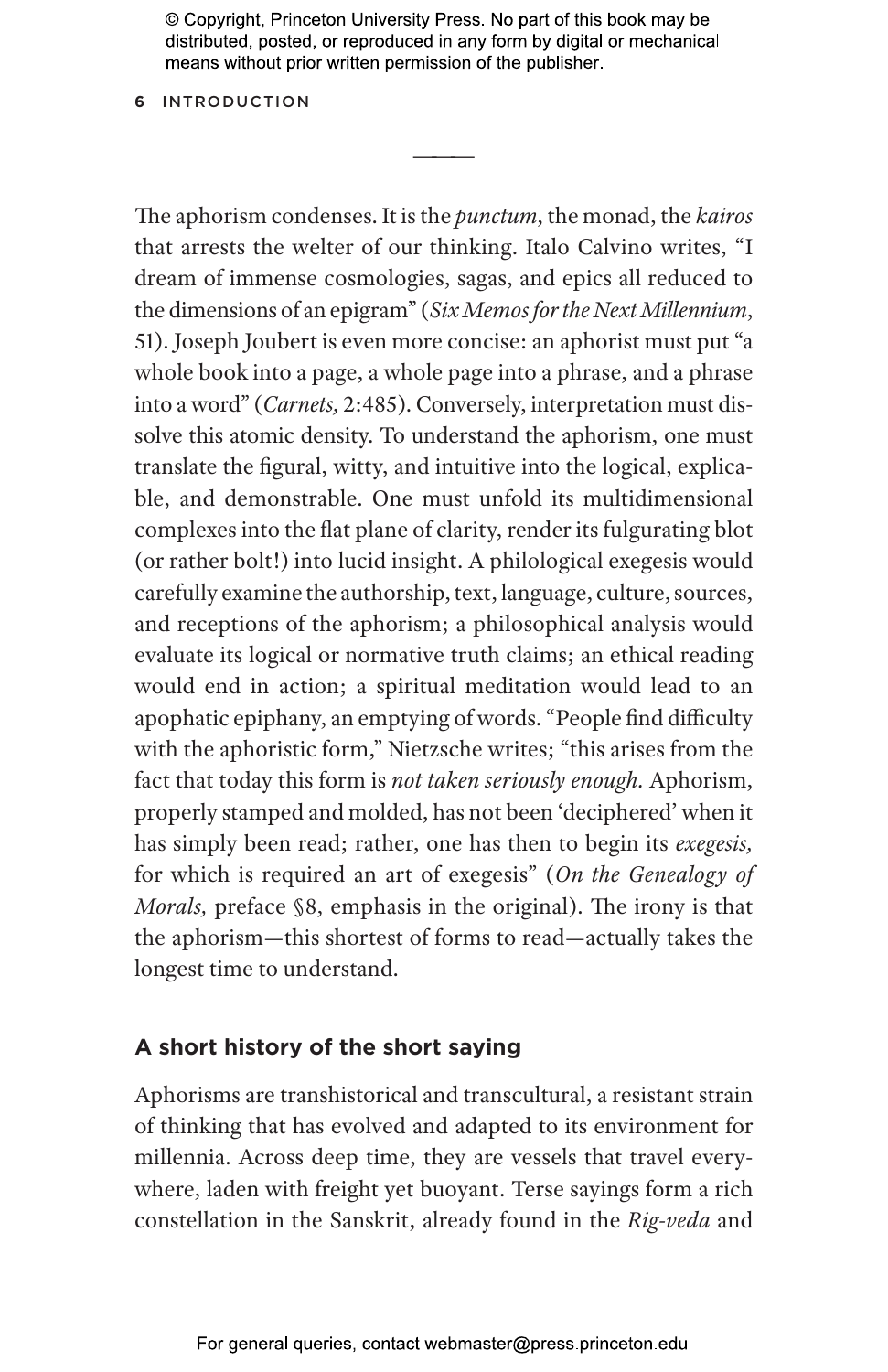# A Line **7**

the *Brāhmaṇas*.3 Didactic wisdom literature in Egypt extends from the Old Kingdom to the Ptolemaic period. The fragments or the entirety of some seventeen anthologies survive. It is well attested that the Hebrew Book of Proverbs derives in form and content from the New Kingdom *Instruction of Amenemope* (ca. 1000 bce).4 We are told that Solomon "spoke three thousand proverbs" (1 Kings 4:32).

How and why did the aphorism develop and mutate under certain cultural conditions? How did it acquire such longevity? Spherical and solitary, the hedgehog is believed to have been around for fifteen million years, making it one of the oldest mammals on earth. Friendlier and smaller than the porcupine, rather than shooting quills when threatened, this teacup-sized creature rolls up into a ball. The tiny aphorism is also one of the oldest and smallest literary genres on earth. What "affordance," to employ a term from design theory that Caroline Levine has recently used to rethink literary forms, does the aphorism offer? For Levine, affordance is "used to describe the potential uses or actions latent in materials and designs ... allow[ing] us to grasp both the specificity and the generality of forms—both the particular constraints and possibilities that different forms afford, and the fact that those patterns and arrangements carry their affordances with them as they move across time and space" (*Forms,* 6). My theory is that at least in Chinese and European cultures, the aphorism's affordance developed alongside philosophy, either in anticipation of it, in antagonism with it, or in its aftermath. As such, it oscillates between the fragment and the system.

In early China, the teachings of charismatic "masters" (*zi*, 子) circulated in oral traditions long before their establishment as eponymous texts. Though Confucius, Laozi, and Zhuangzi are considered the ancestors of Chinese philosophy, their received doctrines seem to resemble gnomic wisdom and parables more than well-developed doctrines.<sup>5</sup> The *Analects*, for instance, is an assemblage of textual units gathered from a variety of sayings and anecdotes that range from the fifth century BCE to possibly even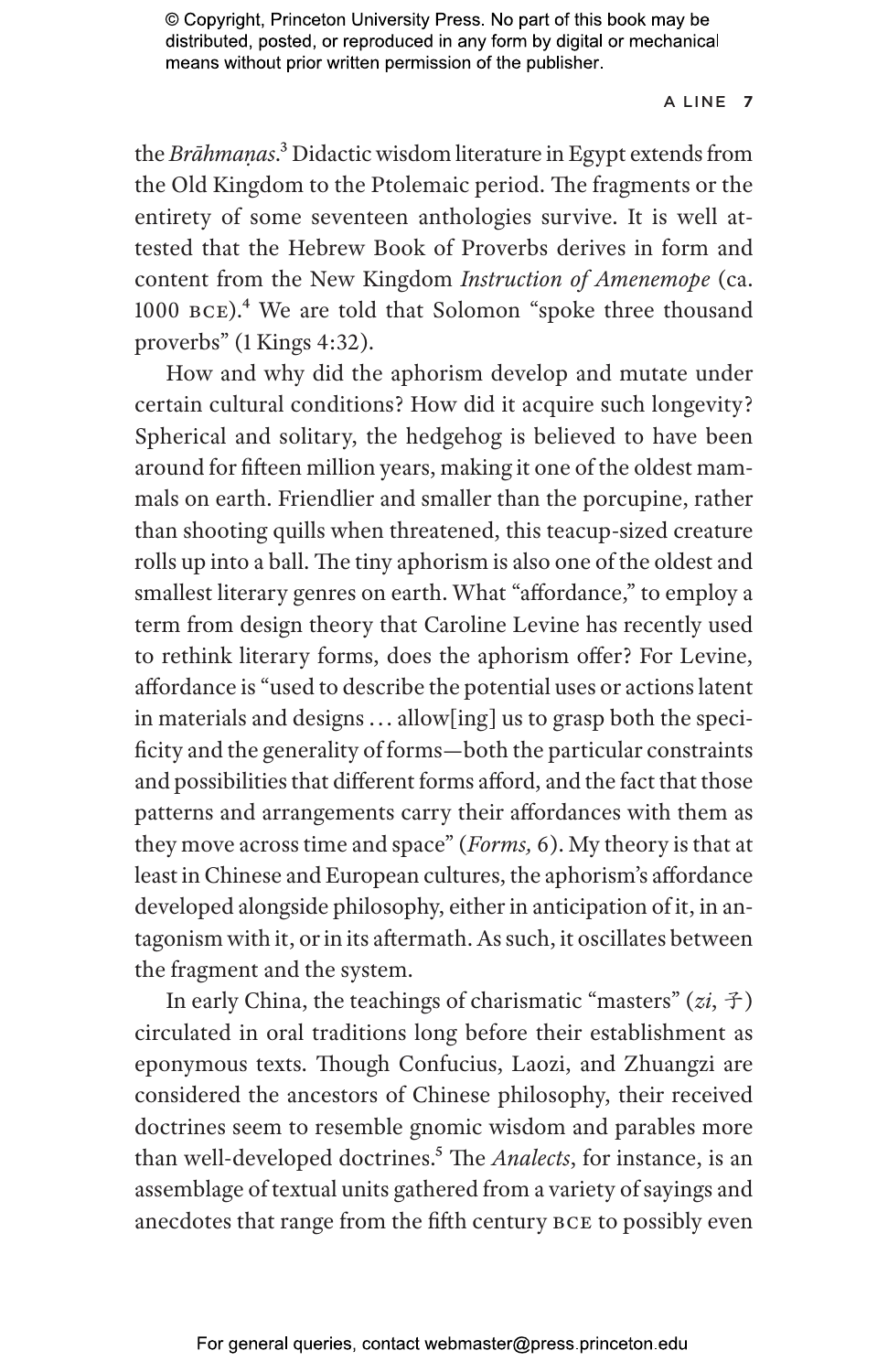**8** Introduction

as late as the first century ce. In the Warring States and Qin periods, the compilation of fragmentary texts began as opposition to the state. By the Han period, however, the systematization of the Confucian canon served as the foundation of imperial authority. Hence the individual "masters" became collective "schools" that required voluminous commentary (chapter 1).

Before the birth of Western philosophy proper, there was the aphorism (chapter 2). In ancient Greece, the short sayings of the Presocratics, known as *gnōmai*, constitute the first efforts at philosophizing and speculative thinking, but they are also something to which Plato and Aristotle are hostile because of their deeply enigmatic nature. (*Gnōmē,* cognate with *gnosis*, "knowledge," ironically became *gnomic* in English*—*obscure, impenetrable, difficult, with even the connotation of *un*knowable—by way of Anglo-Saxon riddles and kennings.6) The *dicta* of Anaximander, Xenophanes, Parmenides, or Heraclitus often elude discursive analysis by their refusal to be corralled into systematic order. No one would deny that their pithy statements are philosophical; but Plato and Aristotle were ambivalent about them, for they contain no sustained ratiocination, just scattered utterances of supposedly wise men.

One account of the history of ancient philosophy might divide it into three ages: first, a brilliant, motley group of speculative thinkers around 585 to about 400 bce inquired into the origins and nature of things.<sup>7</sup> Then came the grand schools of Plato and Aristotle as well as the Epicureans, Stoics, and Skeptics, in which architectonic arguments arose. The last period, after 100 bce, might be characterized as a derivative, epigonic era: anthologies, handbooks, and exegeses summarized and elucidated the achievements of the past. One of our largest sources of the Presocratic writings, for instance, survives in the assiduous commentaries of Simplicius, a sixth-century CE late Platonist.<sup>8</sup> In other words, the first age creates aphorisms; the second age argues with and against them; the third age preserves them.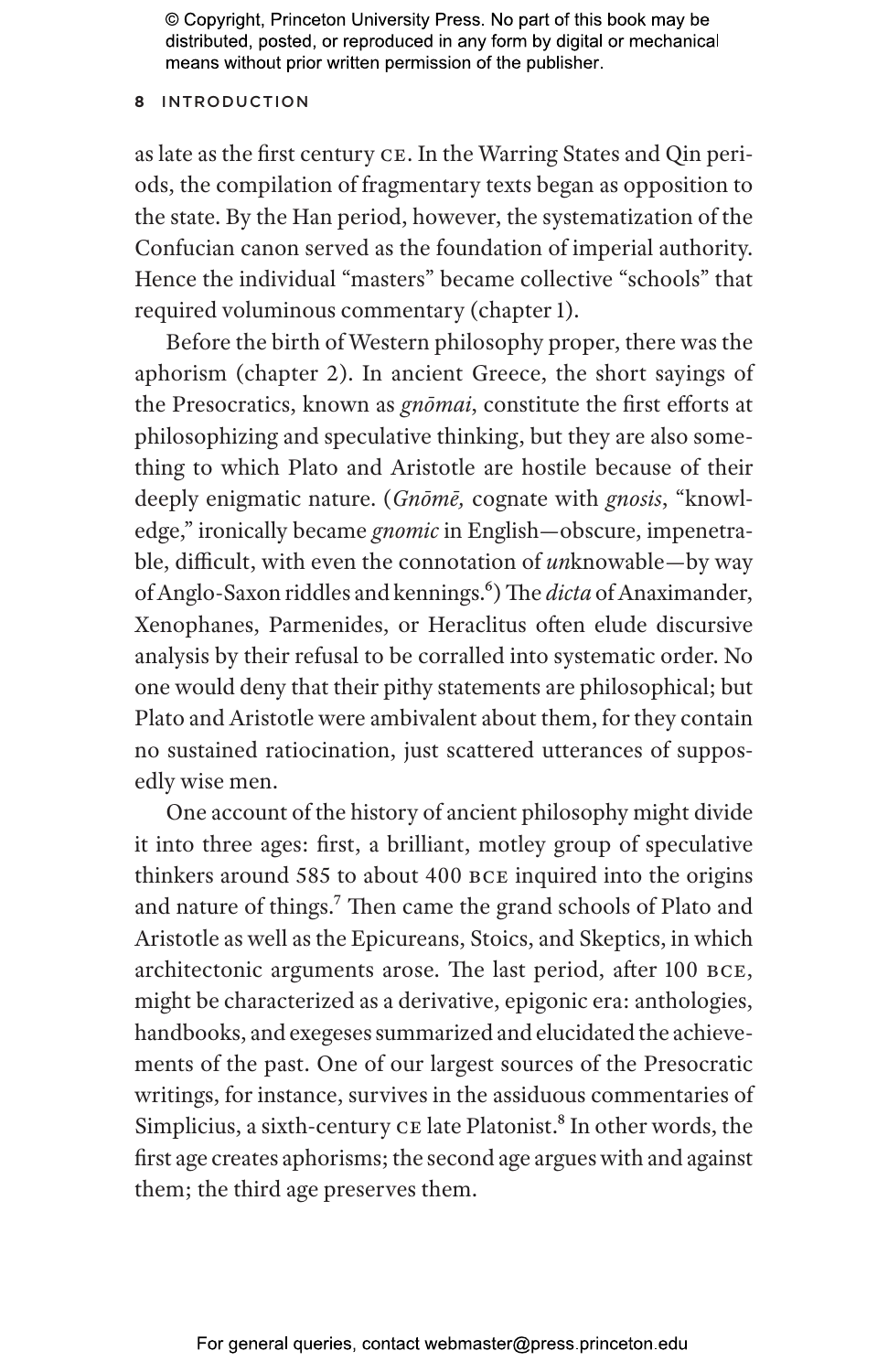# A Line **9**

Though the sayings of Jesus are best known from his New Testament sermons and parables, in the early years of the Common Era there existed a genre of *logoi sophon,* "sayings of the sages," that circulated from Jewish wisdom literature to the Nag Hammadi writings (chapter 3). Biblical scholars posit that one collection of Jesus' sayings—dubbed Q*—*were the basic, oral units of tradition that served as the source text for Matthew and Luke. Eventually Mark, Matthew, Luke, and John were sanctioned as the orthodox Gospels by the early church fathers, but beneath their continuous narratives there still remain the vestiges of Jesus' primitive aphorisms.

The *sententiae* (brief moral sayings) of late antiquity and the Middle Ages were the distillations of biblical truths and theological doctrine.<sup>9</sup> The church fathers urged the faithful to ruminate on the verses of scripture like morsels of spiritual food. The ascetic virtues of the Desert Fathers—self-control, devotion, hospitality, obedience, charity—circulated widely in anecdotal sayings (*Apophthegmata Patrum*). The Eastern Orthodox collection *Philokalia* contains the "Gnomic Anthology" of Ilias the Presbyter. The *Distichs of Cato*, a collection of ancient proverbs, were the basis of the Latin schoolboy curriculum. Both Isidore of Seville and Peter of Lombard composed *Libri sententiarum,* compendia of quotations from scripture and the church fathers. Vincent de Beauvais' *Speculum Maius* sought to encapsulate the known world's knowledge in the form of a mosaic of quotations from Greek, Latin, Hebrew, and Arabic in 3,718 chapters. These massive assemblages the many made one—became the textual pillars that supported the mighty architectonics of the Christian faith.<sup>10</sup>

It is no exaggeration to say that during the Renaissance, commonplaces constitute the very synapses of the humanist mind (chapter 4). In retrieving the fragments of antiquity, the humanists shattered the well-ordered medieval cosmos by their new philological science. In reconstituting the corpus of classical and Christian aphorisms, they forged new epistemological galaxies—the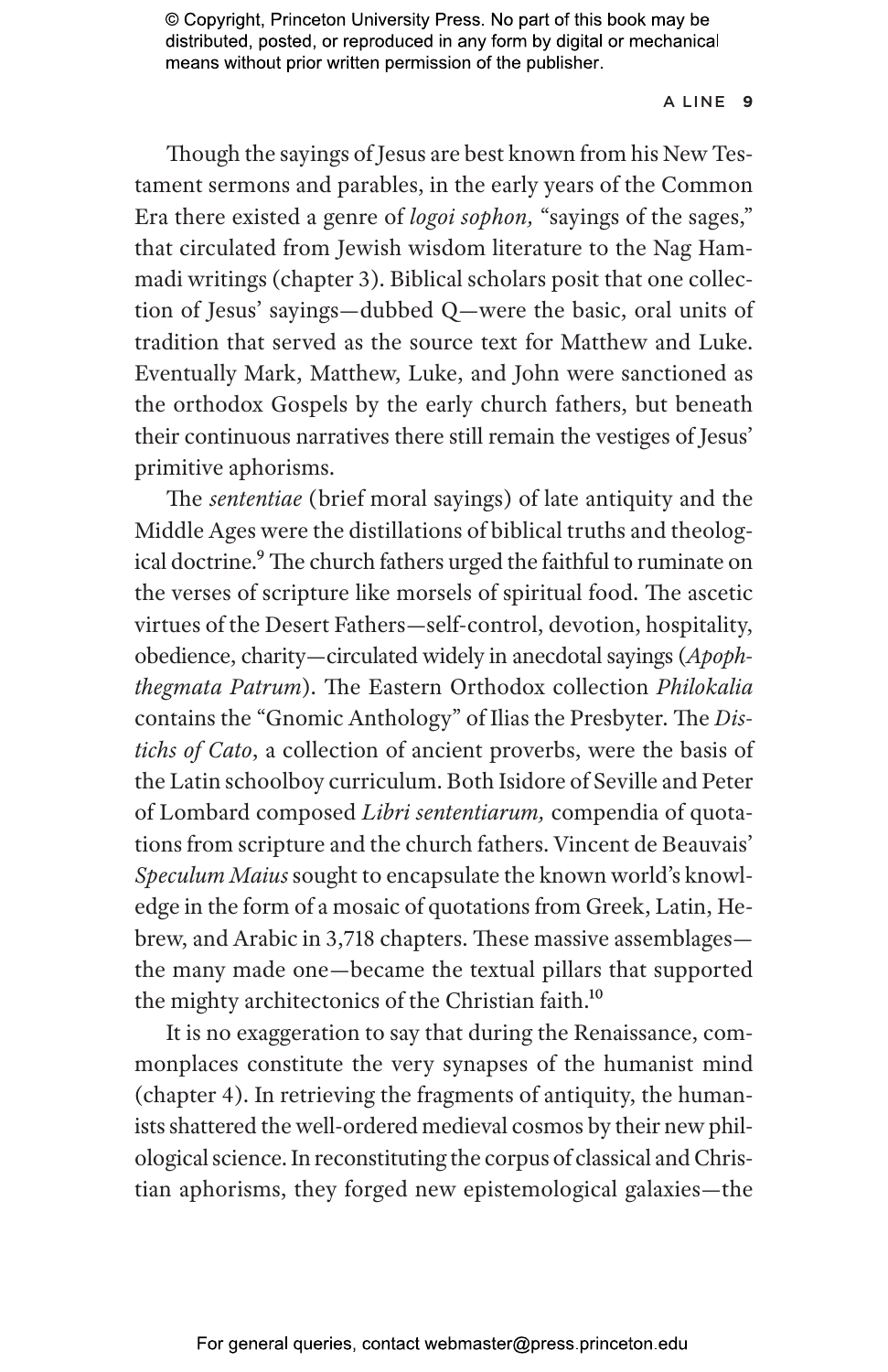# **10** Introduction

one became the many again. Philologists like Polydore Vergil, Filippo Beroaldo, and Erasmus collected Greek and Latin adages. Guicciardini and Gracián offered their instruction manuals in the form of maxims to help the courtier navigate the vicissitudes of political life. The plays of Shakespeare, Jonson, Calderón, and Ariosto would be unthinkable without *sententiae.* I call the "Polonius Effect" uttering wise words without knowing what they really mean; I call the "Sancho Panza Effect" uttering wise words at the wrong place and the wrong time. Marlowe's Doctor Faustus in the eponymous play brags to himself: "Is not thy common talk sound aphorisms? / Are not thy bills hung up as monuments?" (1.1.19–20). Matteo Ricci attempted to engage in intercultural East/West dialogue by composing a treatise on friendship (*jiaoyou lun,* 交友論) in one hundred maxims and also translated the *Enchiridion* of Epictetus into Chinese.<sup>11</sup> Francis Bacon wrote his *Novum organum* announcing the birth of a new science in aphorisms.

In seventeenth-century France, the famed moralists' concision was chiseled on the Cartesian foundations of clarity. La Rochefoucauld, Madame de Sablé, Pascal, La Bruyère, and Dufresny all diagnosed the human condition by means of *le bon mot*. Alain Badiou observes that La Rochefoucauld had the ability to "fuse the aphorism and to stretch the electric arc of the thought between poles distributed ahead of time by syntactic precision in the recognizable symmetry of French-style gardens" ("French," 353). Yet Pascal ultimately rejected this classical insistence on order: for the author of the *Pensées*, it is the halting, broken fragment, not the elegant green enclosures of Versailles, that is the only viable form of expression for a philosophy that grapples so deeply with an absent God (chapter 5). For Pascal, the aphorism is instead the tightrope flung between the "two abysses of the infinite and nothingness" (Sellier §230). The aphorism becomes not so much a distillation of doctrine as an expression of the impossibility of any formal systems.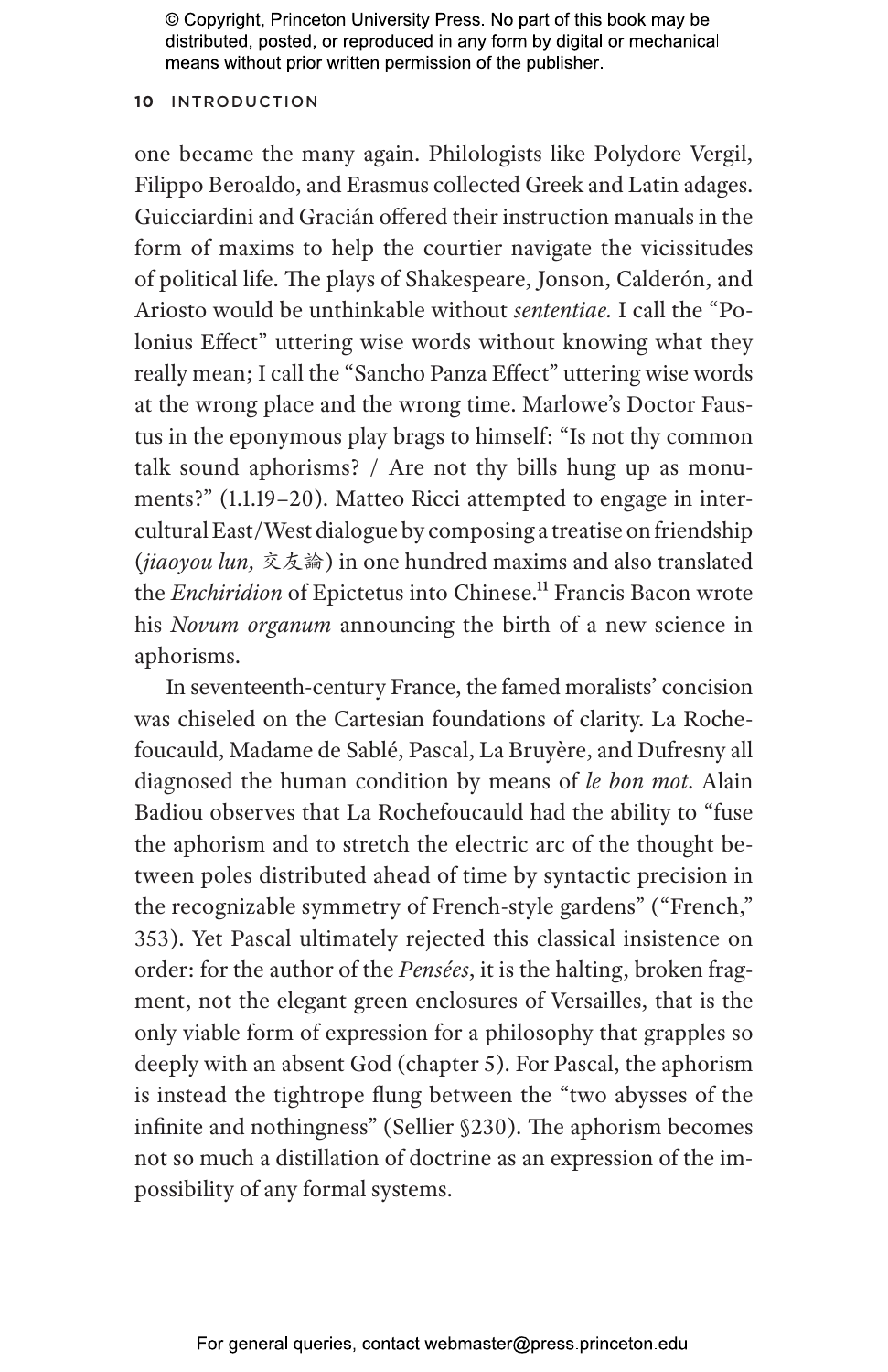# A Line **11**

The dialectic between aphorisms and philosophy reaches its apex in eighteenth-century Germany. As Philippe Lacoue-Labarthe and Jean-Luc Nancy argue in their seminal *The Literary Absolute*, the production of the self-conscious fragment of the Jena circle is a response to Kant's relentless system-building (27–58). On one hand, as an *Athenaeum Fragment* holds, "All individuals are systems at least in embryo and tendency" (§242). On the other, "a dialogue is a chain or garland of fragments" (§77). Hence, "it's equally fatal for the mind to have a system and to have none. It will simply have to decide to combine the two" (§53).

In the struggles against German idealism, Schlegel, Schopenhauer, and Nietzsche all used the microform to grapple with how to do philosophy after Kant. "I mistrust all systematizers and avoid them. The will to a system is a lack of integrity," Nietzsche declares (*Twilight of the Idols,* "Maxims and Arrows" §26). "The aphorism, the apothegm, in which I am the first master among Germans, are the forms of eternity. My ambition is to say in ten sentences what everyone else says in a book—what everyone else *does not* say in a book" (*Twilight of the Idols,* "Expeditions of an Untimely Man" §51). His aphorisms, then, from the middle-period *Human, All Too Human* to the late *Ecce Homo*, become his way of training readers not to subscribe to a particular Nietzschean program but rather to craft their own philosophy of life (chapter 6).

Indeed, at the end of one account of Western philosophy, it is Wittgenstein's suspicion of philosophy as dogma that causes him to employ the aphoristic form in both his early and late works. While his early *Tractatus Logico-Philosophicus* follows the logic of propositions, there are also many moments when his remarks are completely unconnected to their surrounding argument. Its last dictum, "Whereof one cannot speak, thereof one must be silent," is oft repeated. In the posthumous *Philosophical Investigations*, he writes in the preface, "I have written down all these thoughts as remarks, short paragraphs, of which there is sometimes a fairly long chain about the same subject, while I sometimes make a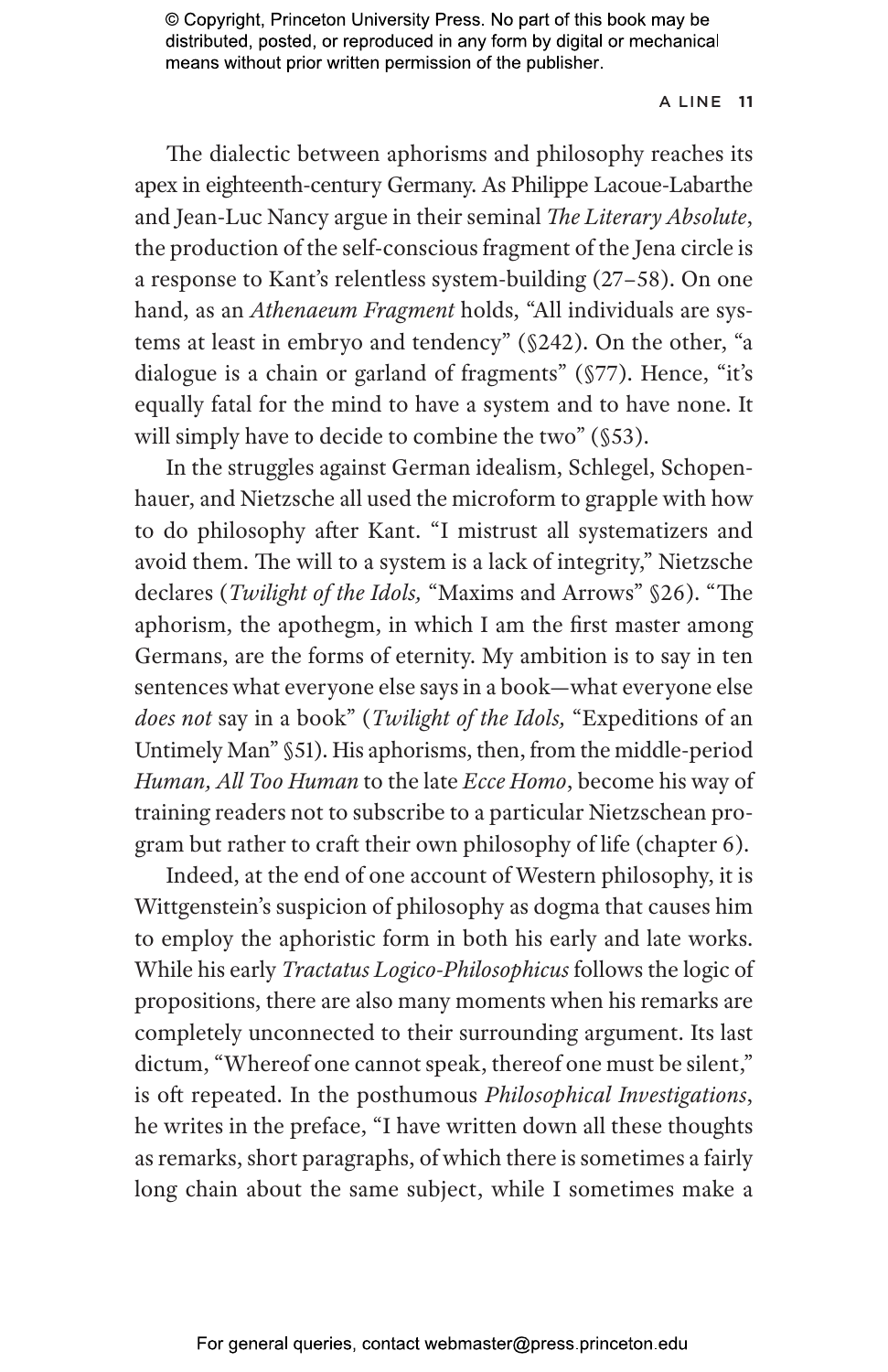**12** Introduction

sudden change, jumping from one topic to another" (viii).<sup>12</sup> Meanwhile, Simone Weil's *Gravity and Grace,* E. M. Cioran's *Syllogismes de l'amertume* (punningly translated by Richard Howard as *All Gall Is Divided*), and Theodor Adorno's *Minima Moralia* are attempts to write *petite prose* during and after Auschwitz.

# **Fragments and systems**

Central to my theory, then, is that the aphorism is a dialectical play between fragments and systems. This is inspired by Schlegel's opposing statements that "aren't there individuals who contain within themselves whole systems of individuals?" (*Athenaeum* §77) and "even the greatest system is merely a fragment" (*Literary Notebooks* §930). The first definition is found in the *Athenaeum*, a journal founded by Schlegel, his brother August, Novalis, and Schleiermacher. In a series of dazzling essays, reviews, dialogues, and manifestos published over just three years— 1798 to 1800—the *Athenaeum* established German Romanticism as a unified aesthetic reaction and a viable philosophical alternative to German idealism. The fault lines between Romanticism and idealism can be ascribed to the differences between their understanding of "fragments" and "systems."<sup>13</sup>

In the section "Transcendental Doctrine of Method," a methodological reflection in the final, hard-won parts of *The Critique of Pure Reason*, Kant writes: "By an *architectonic* I mean the art of systems. Since systematic unity is what first turns common cognition into science, i.e., turns a mere aggregate of cognition into a system, architectonic is the doctrine of what is scientific in our cognition as such; and hence it necessarily belongs to the doctrine of method.... Now the system of all philosophical cognition is *philosophy*" (a832/b860; a838/b866). The notion of a system for Kant forms the foundation of scientific knowledge. Indeed, it is this "systematic unity" that makes knowledge possible at all, and such a system would necessarily exclude aphorisms. In the closing pages of the first *Critique*, Kant narrates the history of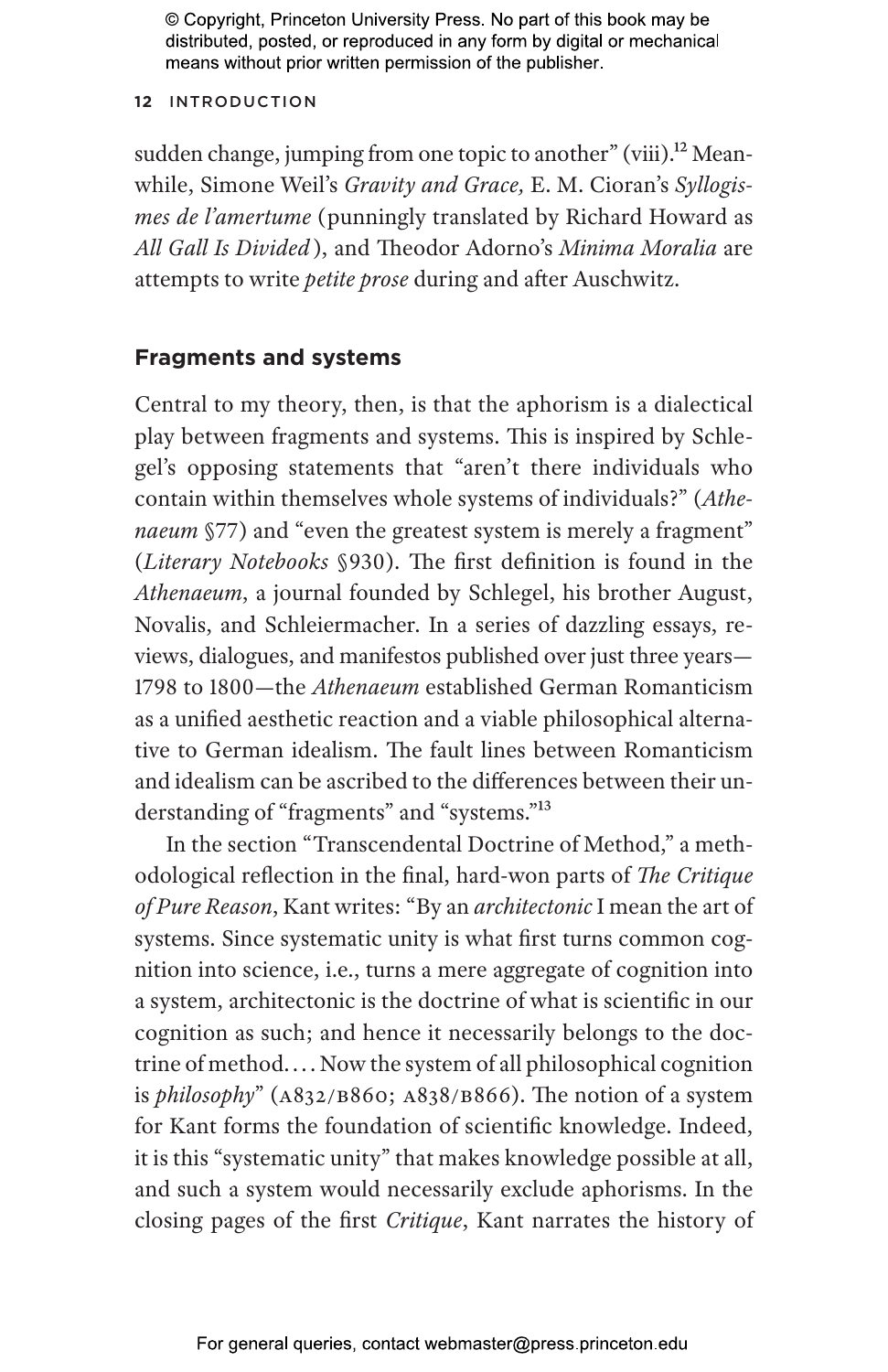# A Line **13**

Western philosophy from Plato to Aristotle to Locke to Leibniz to himself as a series of attempts to construct such architectonic systems (a854/b882).

What about the fragment? It is from the Latin *fragmen,* which comes from *frangō:* to break, shatter, defeat. In Greek it is *klasma, apoklasma,* or *apospasma*, a potsherd or bits of things, and related to the violent senses of *sparagmos*—convulsion, dislocation, dismemberment*.* According to A. C. Dionisotti, *fragmenta* in antiquity almost exclusively referred to material objects, not texts ("On Fragments in Classical Scholarship," 1). And if one were to define classical philology as "the systematic search through the works by those authors that survive and information about them and their authors with the aim of reconstructing these latter as far as possible," then, as Glenn Most argues, this scholarly practice in antiquity is "virtually nonexistent" ("On Fragments," 13).

For our purposes, it is crucial to draw a tight nexus between aphorisms, fragments, and classical scholarship. So many of the material remains of antiquity are frustratingly incomplete, and the works of so many Greek and Latin authors (say, Sappho or Publilius Syrus) and the voluminous anthologies and florilegia of late antiquity (Aulus Gellius' *Attic Nights*, Athenaeus' *Deipnosophistae*, or the fourteenth-century *Palatine Anthology*) are aphoristic and epigrammatic. Much of classical scholarship in nineteenth-century Germany, from Schleiermacher to Boeckh to Nietzsche to Diels, was devoted to gathering the remains of the early Greek thinkers. My point is that the genre and its fragmentary state of transmission cannily reflect and refract each other.

The Romantic cult of the fragment is a confluence of the classical philology, poetic spirit, and philosophical idealism of the time: "Many of the works of the ancients have become fragments. Many modern works are fragments as soon as they are written," *Athenaeum Fragments* no. 24 states. This distinction began as early as the fourteenth century when Petrarch, arguably the first modern poet, entitled his poetic collection *Rerum vulgarium fragmenta* and wept as he encountered for the first time the mutilated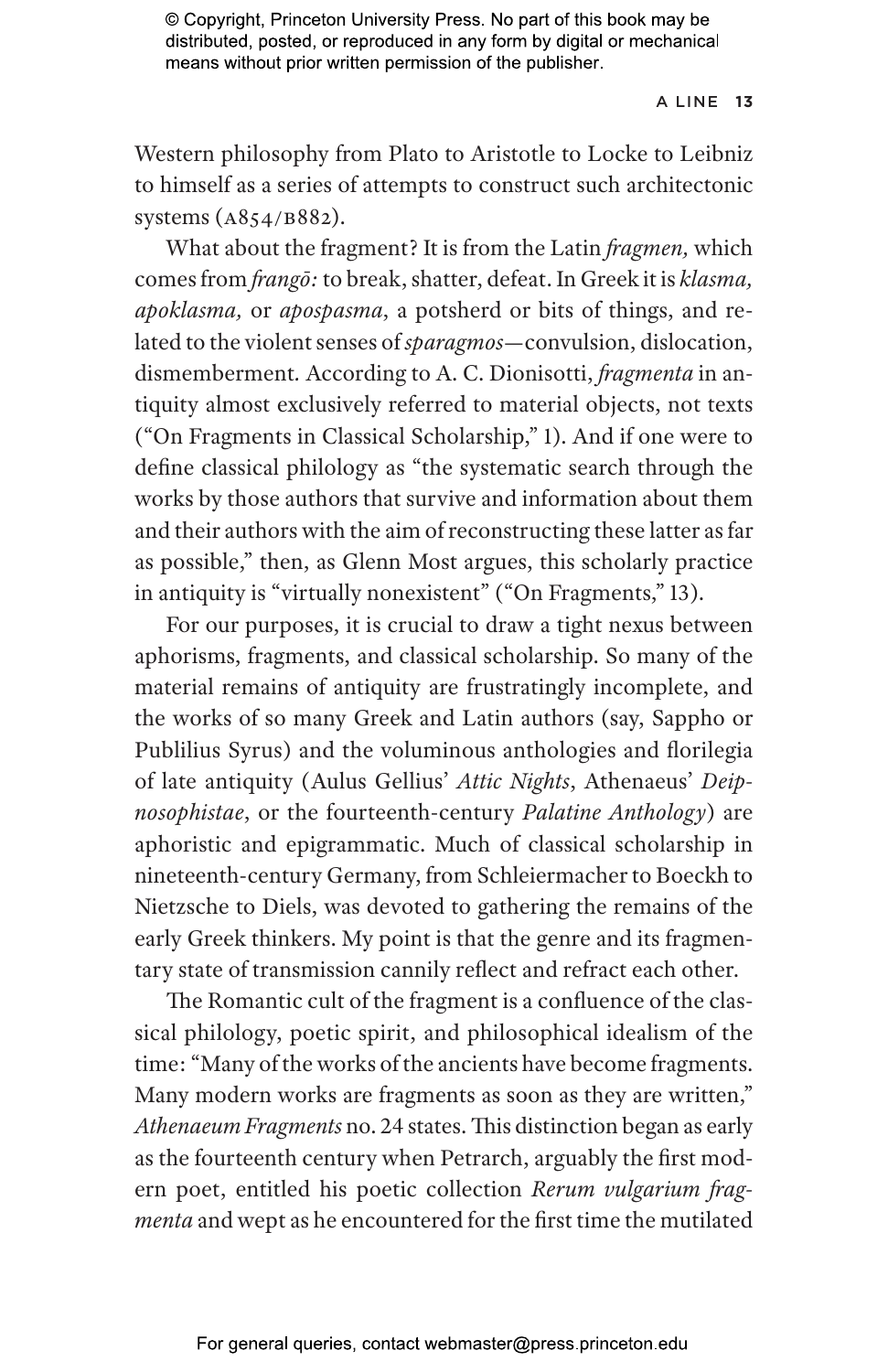# **14** Introduction

manuscripts of Quintilian, likening them to a dismembered body. Textual criticism's greatest desire is the reconstitution of the whole, yet as I have argued elsewhere, the wholeness of an artifact whether it be a text, painting, sculpture, or building—is in fact nothing but a fantasy.14 For Kant, a "mere aggregate" of aphorisms would not a coherent unity make.

Thus the aphorism is against the architectonic systems of philosophy. Confronted with the problem of *Darstellung*—how to construct an adequate representation of transcendental knowledge the Romantics insist that the only possible manner of doing so is in parts, hence the apotheosis of the fragment as a privileged genre.15 The fragment (the thing) and fragmentation (the process) are what enable Schlegel to realize the idea of the absolute in a singular, individual object (hence the hedgehog, the selfsufficient work of art). "The fragment," Lacoue-Labarthe and Nancy write, "functions as the exergue in the two senses of the Greek verb *exergazōmai*; it is inscribed outside the work, and it completes it. The Romantic fragment, far from bringing the dispersion or the shattering of the work into play, inscribes its plurality as the exergue of the total, infinite work" (48). In other words, the fragment's incompletion expresses an impossible desire for endless signification. In this sense the fragment is both a philological contingency of history as well as a philosophical exigency of the system.

In light of this discussion, we can now reread the aphorism of Schlegel that launches this book: "A fragment ought to be entirely isolated from the surrounding world like a little work of art and complete in itself like a hedgehog" (*Ein Fragment muß gleich einem kleinen Kunstwerke von der umgebenden Welt ganz abgesondert und in sich selbst vollendet sein wie ein Igel*)*.* Encapsulated in the modal *muß* is the tension between the poles of German Romanticism: on one hand, the notion of aesthetic unity, expressed in almost every word: *kleinen Kunstwerke, umgebenden Welt, ganz abgesondert, in sich selbst, vollendet*; and on the other, the insis-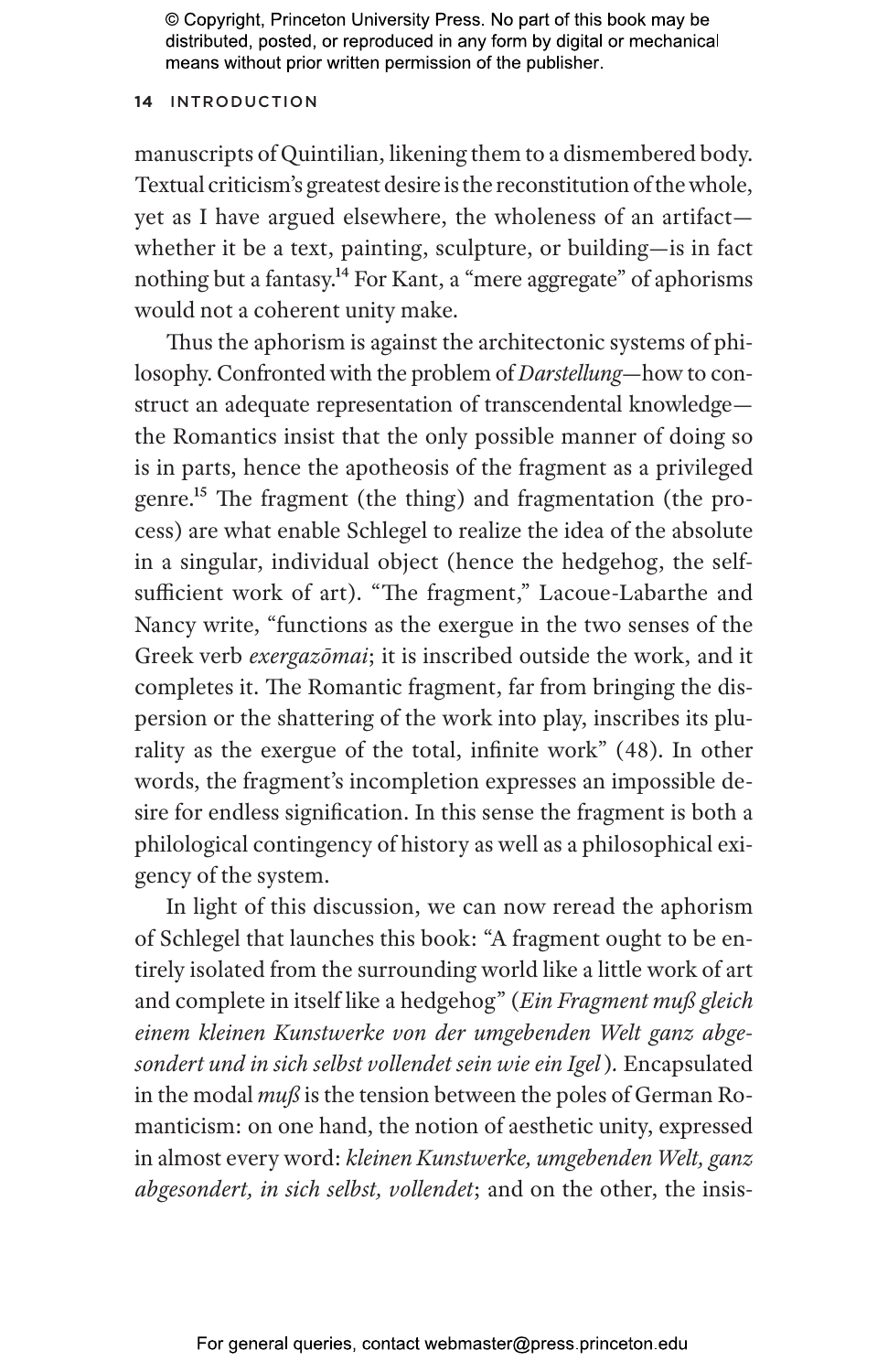A Line **15**

tence that any aesthetic work is but part of a larger whole, expressed simply by the subject itself: *Ein Fragment*. Art is a repository of the world that gave birth to it—but it must be severed from it to achieve autonomy. In this act of rupture the fragment comes into being.

One can now easily see how this is related to another aphorism we've seen: "Many of the works of the ancients have become fragments. Many modern works are fragments as soon as they are written" (*Athenaeum Fragments* §24). The Romantics distanced themselves from Winckelmann's famed idealization of classical art as the apotheosis of "noble simplicity and quiet grandeur" and stressed instead the obsolescent grandeur of antiquity and all its estrangement and ruination and decay. On one hand, the recovered fragments of antiquity express the pathos of historical distance; on the other, the invented fragments of Romanticism express the pathos of aesthetic impossibility. That is to say, no work of art can ever be finished—its perfection lies in its imperfection.16 And the fact that Schlegel composed these two perfectly polished fragments on the nature of the fragment bespeaks the metapoetic self-consciousness of his project.

How then does one adduce meaning from an aphoristic fragment? For the Romantics, the disciplines of philosophy and philology must converge in order to construct a totality of knowledge. Schleiermacher, who contributed to Schlegel's *Athenaeum* journal as well as translated Plato and produced an exegesis of the New Testament, states that whereas *criticism*, "the art of judging correctly and establishing the authenticity of text," should come to an end, *hermeneutics*, the "art of understanding particularly the written discourse of another person correctly," is endless (*Hermeneutics and Criticism*, 3–4).17 In August Boeckh's conception, philology is "an infinite task of approximation.... The philologist's task is the historical construction of works of art and science, the history of which he must grasp and represent in vivid intuition" (Güthenke, "Enthusiasm Dwells Only in Specialization," 279–80).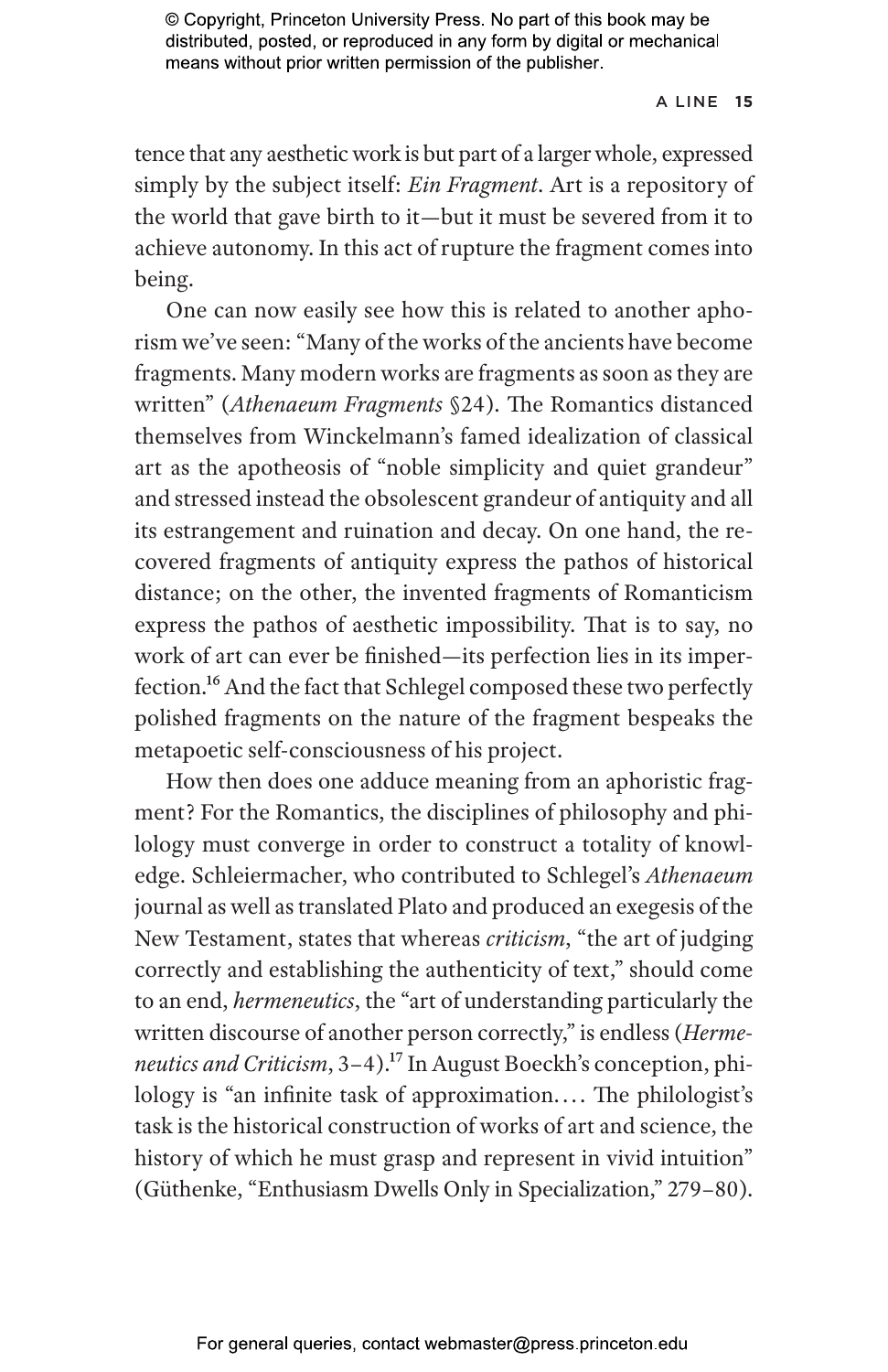# **16** Introduction

In this Nietzsche follows the tradition of Schleiermacher and Boeckh. For him, philology is above all "that venerable art which demands of its votaries one thing above all: to go aside, to take time, to become still, to become slow—it is a goldsmith's art and connoisseurship of the *word* which has nothing but delicate, cautious work to do and achieves nothing if it does not achieve it *lento*" (*Daybreak,* preface §5).

# **Hippocratic horizons**

Etymologically, "aphorism" is composed of the Greek *apo*- "from, away from" + *horizein* "to bound." A horizon is defined as "*a*: the apparent junction of earth and sky; *b*: the great circle on the celestial sphere formed by the intersection of the celestial sphere with a plane tangent to the earth's surface at an observer's position" (*Merriam-Webster*). You can't ever arrive at the horizon; it is infinitely receding, both immanent and imminent. Ever transcendent, as a line it is without beginning or end, cutting the visible and invisible.

The horizon beckons the promise of hope. It guides and orients us. In the authoritative Greek lexicon of Liddell and Scott, the connotations of *aphorizô* lean toward limiting, end-stopping, pronouncing a halt. An aphorism makes a definitive statement, sets boundaries, establishes property. Yet any good definition is aware of its own limits, what is within and without. To *define* anything, after all, is to *delimit* it. The curvature of the globe, like the shape of thinking, means that there is always a limit to our field of vision. An aphorism, in this sense, is a mark of our finitude, ever approaching the receding horizon, always visible yet never tangible. It pushes us to the edge of what can be grasped; it reaches for the *je ne sais quoi*. Beyond the horizon of language, thinking can go no further. A vector that simultaneously points within and without the boundary—*horos*—of discourse, the short saying limns the very boundaries of thinking itself.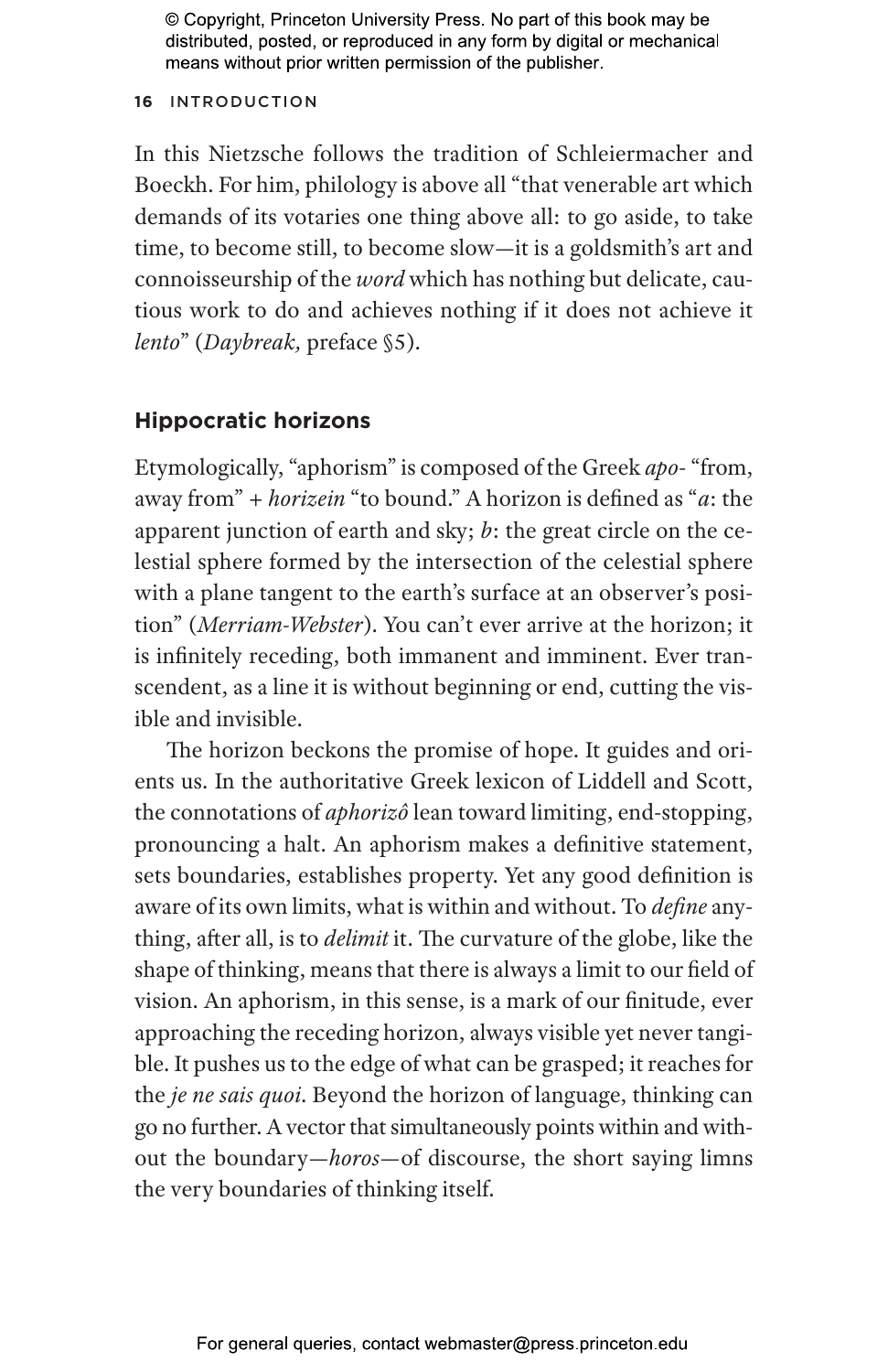———

A Line **17**

The Greek origin of aphorisms surely predates even Homer, though he did not use the word as such. In the epics, precepts are often doled out for life's myriad experiences.18 But the first attestation of the word *aphorismos* is actually from the title of the Hippocratic corpus (430–330 BCE). Comprised of some 457 pithy sayings, the *Aphorisms* open as follows:

Life [βίος] is short, science [τέχνη] is long; opportunity [καιρὸς] is elusive, experiment [πεῖρα] is dangerous, judgment [κρίσις] is difficult. It is not enough for the physician to do what is necessary, but the patient and the attendants must do their part as well, and circumstances must be favorable. (I.1)

As far as insights go, this first aphorism contains some basic truisms, and today they seem somewhat clichéd. Yet as the *incipit* of a medical treatise, its parallel syntactic constructions are remarkable for the precision and intensity of their expressive force. All the subjects of the opening sentence are major keywords of Greek thought that admit of inexhaustible glosses: *bios, tekhnê, kairos, peira, krisis.* As soon as Hippocrates praises human science (*tekhnê*) in opposition to human life (*bios*), he undercuts it: biopower, as it were, is marred by the same contingencies as the thing that it tries to control.

Yet as the Hippocratic aphorisms unfold one by one, they reveal their epistemological functions: "Desperate cases need the most desperate remedies" (I.6, ethical); "Menstrual bleeding which occurs during pregnancy indicates an unhealthy foetus" (III.60, diagnostic); "Dysuria is cured by bleeding and the incision should be in the inner vein" (VI.36, prescriptive); "Hard work is undesirable for the underfed" (II.16, commonsensical); "Everything is at its weakest at the beginning and at the end, but strongest at its height" (II.33, theoretical and observational). In medicine—as in any scientific inquiry—there must be at least some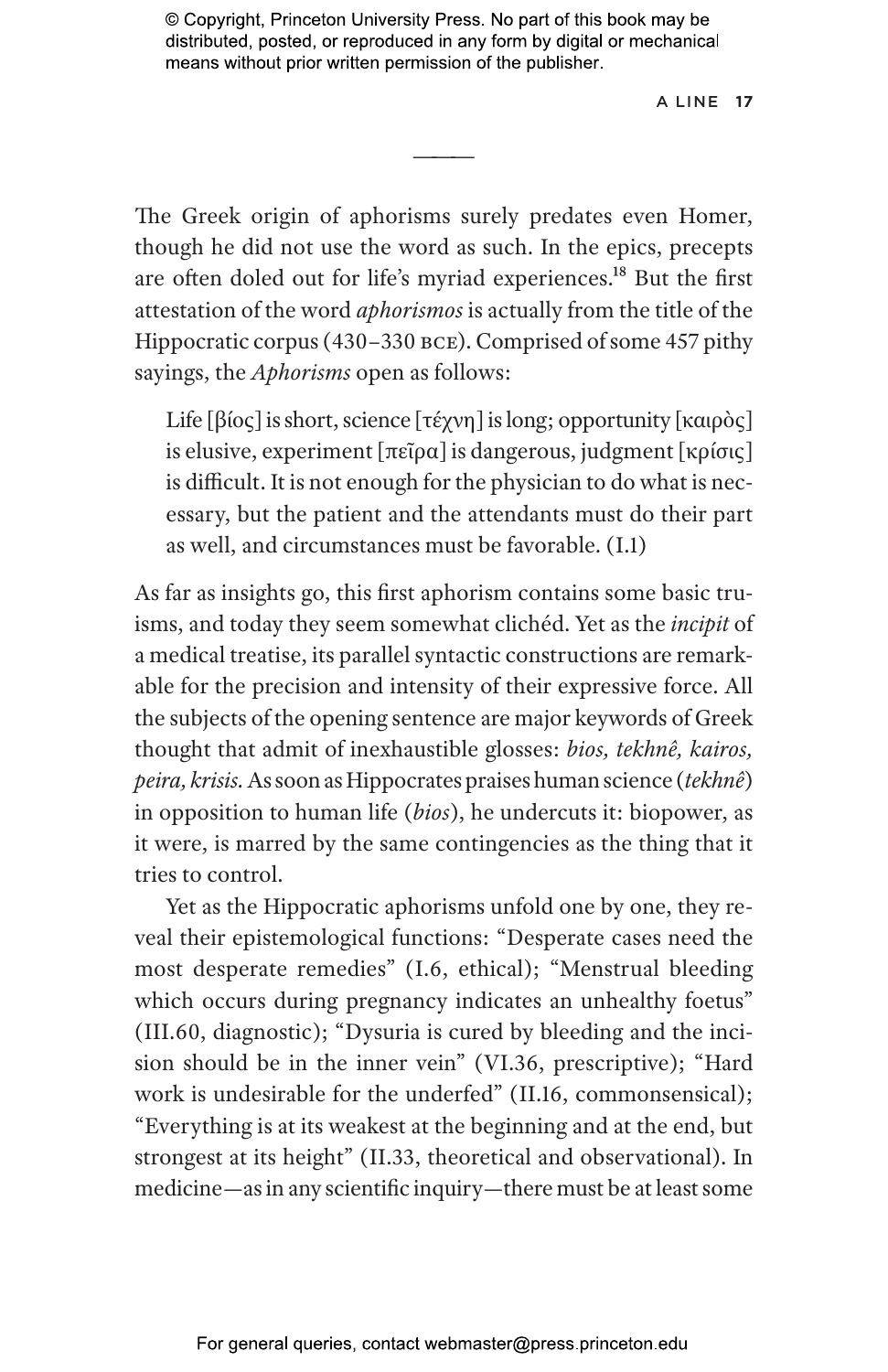# **18** Introduction

sort of stable correlation or correspondence between theory and observation. To diagnose a disease, a doctor must believe that phenomena are repeatable, predictable, and ultimately rational. Moreover, since it is not possible to observe the operations of the inner body, one must draw inferences from external symptoms.19 The doctor is above all an interpreter of maladies: "The power of exegesis is to make clear (*saphê*) everything that is unclear (*asaphê*)," writes Galen in his *Commentary on Hippocrates'* On Fractures (18b318).

As exercises in probing the invisible through the visible, ancient medicine posits the epistemic values of aphorisms—bounded, finite words—in circumscribing the endless permutations of the somatic body.

# **What I am doing**

My interest in aphorisms grew from my first book, *The Poetics of Ruins in Renaissance Literature*. From ruins I started to think about fragments, and fragments led me to think about aphorisms. I then became interested in the architectonics of culture and how literary texts were transmitted through time. I am now interested in the dissolution of architectonic thought and its atomization in a literary form. In other words, how systems dissolve into fragments.

Not every aphorism, of course, can be pinned down to my theory that it comes before, against, and after systematic philosophy. It is too elastic to be captured this neatly. But in what follows I show how this framework can be applied to the short sayings of Confucius, Heraclitus, Jesus, Erasmus, Bacon, Pascal, and Nietzsche. These canonical figures anticipate the pivotal stages of epistemic development or reflect on their aftermath. Their aphorisms constitute a constellation of thoughts, all the while resisting the architectonic impulse of systems. For all their irreducible differences, each author uses aphorisms not to disseminate a closed doctrine but rather to open up fresh lines of inquiry.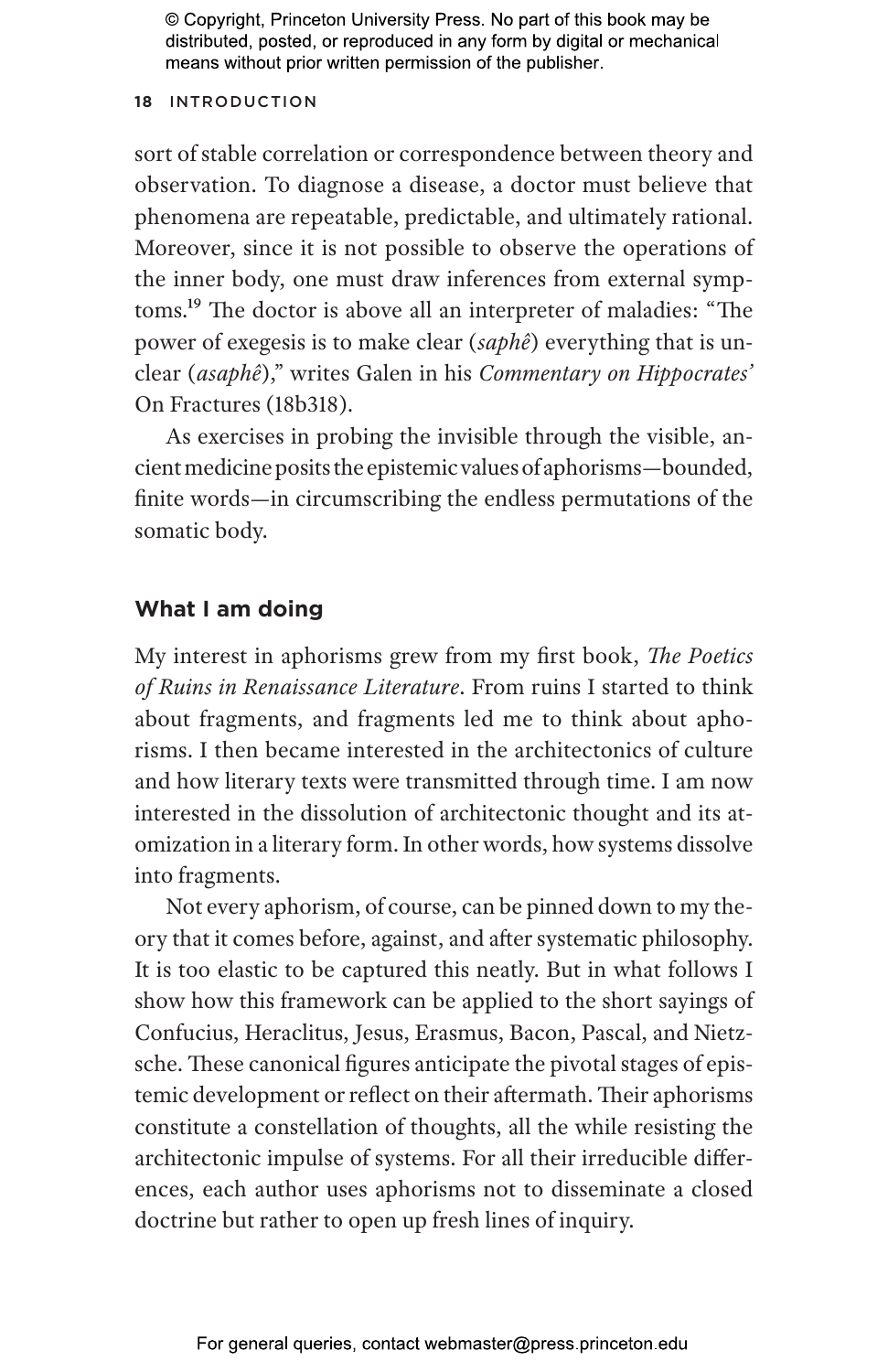## A Line **19**

In chapter 1 I explore how the *Analects* of Confucius is an assemblage of the master's sayings that, while not offering a systematic account of the good, virtue, or just governance, nevertheless propelled the commentarial tradition of China that sought to codify it. In chapter 2, Heraclitus' insistence on the primacy of the *logos* anticipates the philosophizing of Plato and Aristotle, who nonetheless reject their predecessor on account of his enigmatic style. Chapter 3 explores how the *Gospel of Thomas*, like the *Analects*, is also the posthumous collection of a charismatic teacher. Obscure like Heraclitus, its apocryphal fragments rub against the smooth narratives of the sanctioned Gospels. Taken together, the first part of the book shows that the open-ended nature of the charismatic teacher's sayings inspires readers to take a multitude of interpretive approaches.

Whereas the first three chapters are on antiquity, the latter three are on modernity. The Renaissance serves as the Janus-faced turning point. Chapter 4 investigates how Erasmus looks backward in retrieving the fragments of classical culture; Bacon looks forward in forging a modern system of natural history. In chapter 5, Pascal, standing at the threshold of early modernity, rejects the system of Cartesian philosophy and embraces a Christian poetics of the fragment. Chapter 6 argues that in the aftermath of the soaring systems of Kant and Hegel, Nietzsche clears the rubble from the ruins of German idealism by composing sharp aphorisms that puncture the very soul of European philosophy. Method, order, and systems are basically anticoncepts for Bacon, Pascal, and Nietzsche. The aphorism captures the contingent truths and elusive experiences of modernity.

If in Buddhist metaphysics "form is emptiness and emptiness is form," in the aphorism form is content and content is form. There are thematic similarities across the authors I study: *A deep concern for the hidden*: in Heraclitus nature loves to hide; in *Thomas*, God is hidden; in Bacon nature has secrets; in Pascal, God is also hidden; in Nietzsche our deepest impulses are hidden from ourselves. *The infinite*: either the aphorism's meaning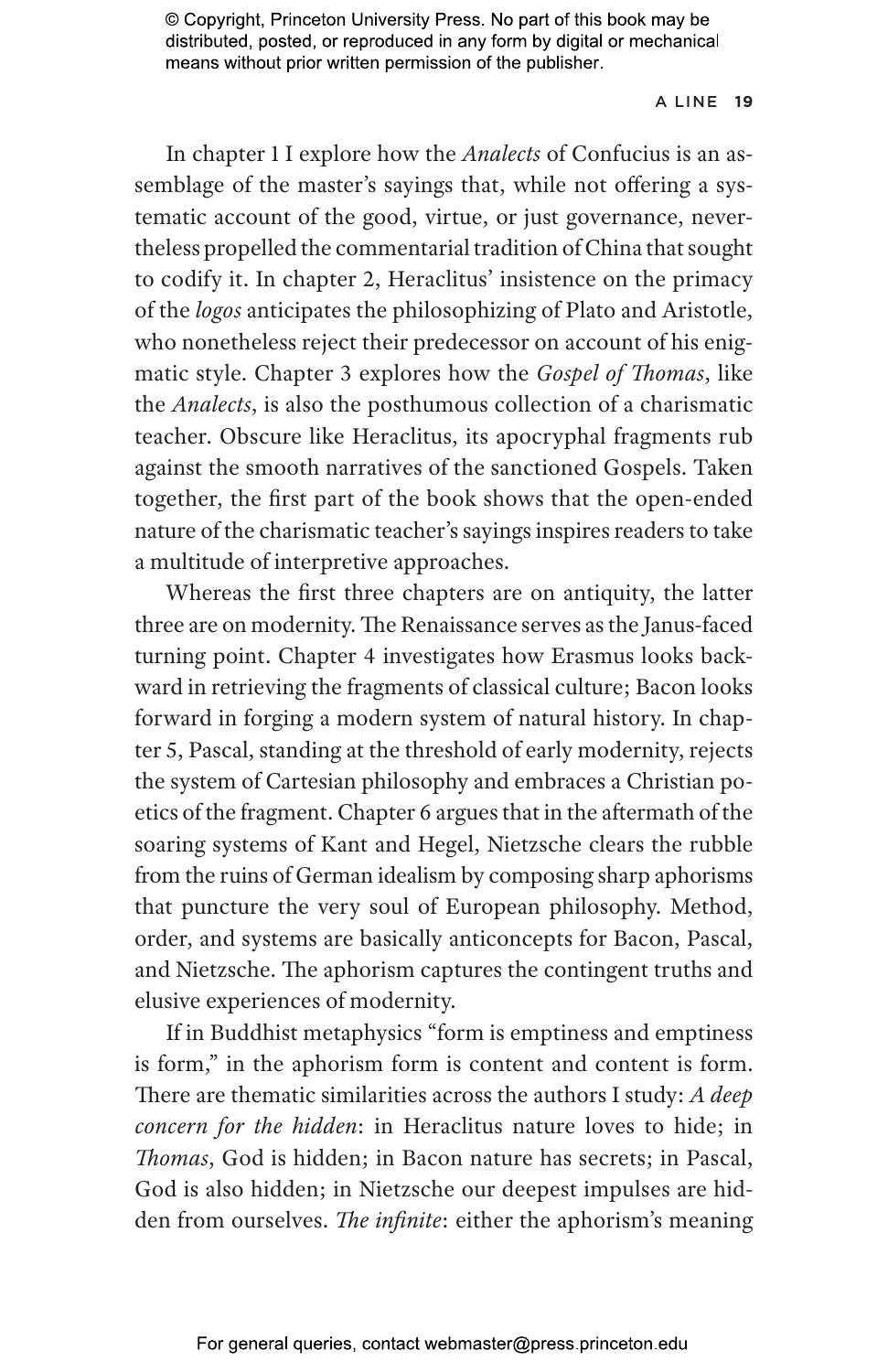# **20** Introduction

is inexhaustible or its subject of inquiry—be it God or nature or the self—is boundless. The finite words of Confucius and Jesus convey infinite meaning. For Heraclitus, *logos* is so deep that "You could not in your going find the ends of the soul, though you traveled every road." For Pascal, man is "nothing compared to the infinite." For Nietzsche, "there is nothing more awesome than infinity." Because what aphorisms talk about is often concealed or interminable, by the principle of transference, they themselves take on the quality of obscurity, thus the necessity for hermeneutics. "All aphorisms must therefore be read twice," Deleuze advises (*Nietzsche and Philosophy*, 31).

They also share certain morphological similarities. *The discontinuous as condition of the work*: Fragmentary aphorisms—either by design or accident—obviously mean a lack of structure, links, connectives. The disconnected affords more fluid and expansive hermeneutic possibilities. In a way, it is the necessary interval between a dialogue—the author's silence can filled by the reader's voice. Nietzsche writes that "an aphorism [*eine Sentenz*] is a link in a chain of thoughts; it demands the reader to reconstruct this chain on his own: this is a lot to ask" (*Kritische Studienausgabe* 8:361). Floating free of any continuous discourse, interpretations of fragments and configurations of their collection can therefore be potentially unlimited. *A high degree of repetition:* In trying to compress the maximal into the minimal, aphoristic writing can become a recursive exercise of saying the same thing in many different ways. Its concision invites repetitions and modulations. But this repetition is never sterile—as Deleuze would argue in *Difference and Repetition*, it functions as an intensification of the problems at hand, affording discovery and experimentation.

Finally, *the aesthetics of the unfinished:* Bacon's *Instauratio magna*, Pascal's *Apology for the Christian Religion,* Nietzsche's alleged *Will to Power* are all incomplete. Erasmus' catalog of the *Adages* can go on forever. The reason for this seems to be less due to the author's limitations than the ambitious nature of their projects—their fragments resist containment into a final system.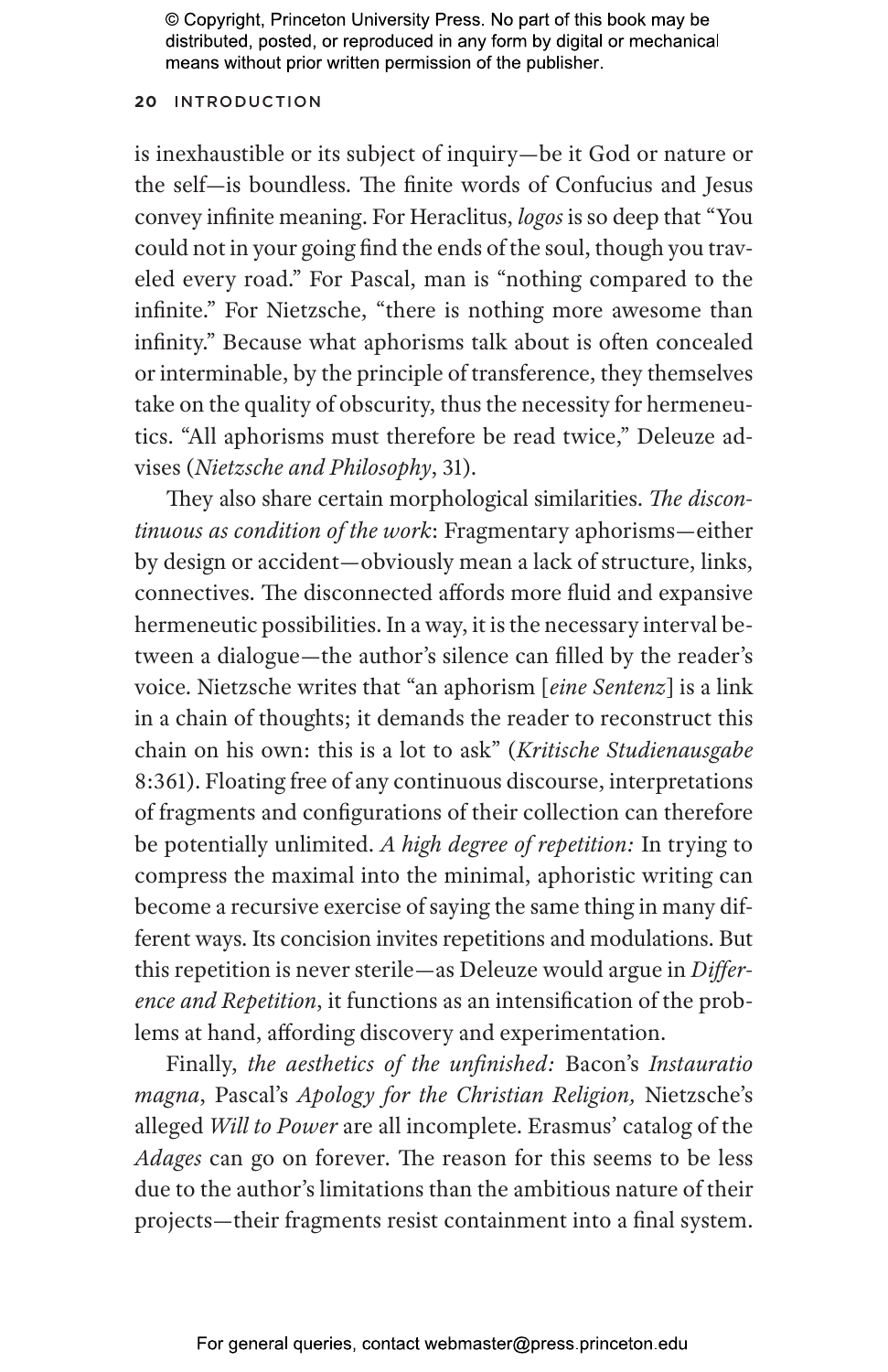# A Line **21**

"There are also many other things that Jesus did; if every one of them were written down, I suppose that the world itself could not contain the books that would be written" ( John 21:25). The discontinuous, the repetitious, the unfinished—these all express the ever iterative process of infinite becoming.

———

In our short-attention-span age of tweets, memes, and GIFs, the aphorism is the most enduring microform of all. For all the ubiquity of the aphoristic form as a medium of communication and method of thinking—or precisely because of its pervasive presence—the genre has escaped sustained critical attention. The existing scholarship, which is substantial, either consists of descriptive surveys or is very narrow (see my bibliographic essay at the end of the book). There are simply very few unified theories of the aphorism out there. And a history of the aphorism (which this book is not) would be long and tedious. Some might even say that it is too protean, too amorphous to write coherently about. Or perhaps to explain an aphorism evacuates its pungency or mystery: "We undermine any idea by entertaining it *exhaustively*; we rob it of charm, even of life," E. M. Cioran says (*All Gall Is Divided*, 31). For Paul Valéry, "Obscurity, a product of two factors. If my mind is richer, more rapid, freer, more disciplined than yours, neither you nor I can do anything about it" (*The Art of Poetry*, 179). *Pace* Cioran and Valéry, my hope is to demonstrate that to read aphorisms transhistorically and transculturally, selectively, carefully, with *lento*, as Nietzsche recommends, is to begin to discover something about their infinite horizons and inexhaustible depths.

The power of the aphorism is something we are only beginning to explore. An ancient Chinese saying goes, "The tip of an [animal's] autumn hair [proverbial for the smallest possible thing] can get lost in the unfathomable. This means that what is so small that nothing can be placed inside it is [the same as] something so large that nothing can be placed outside it" (Liu An, *Huainanzi*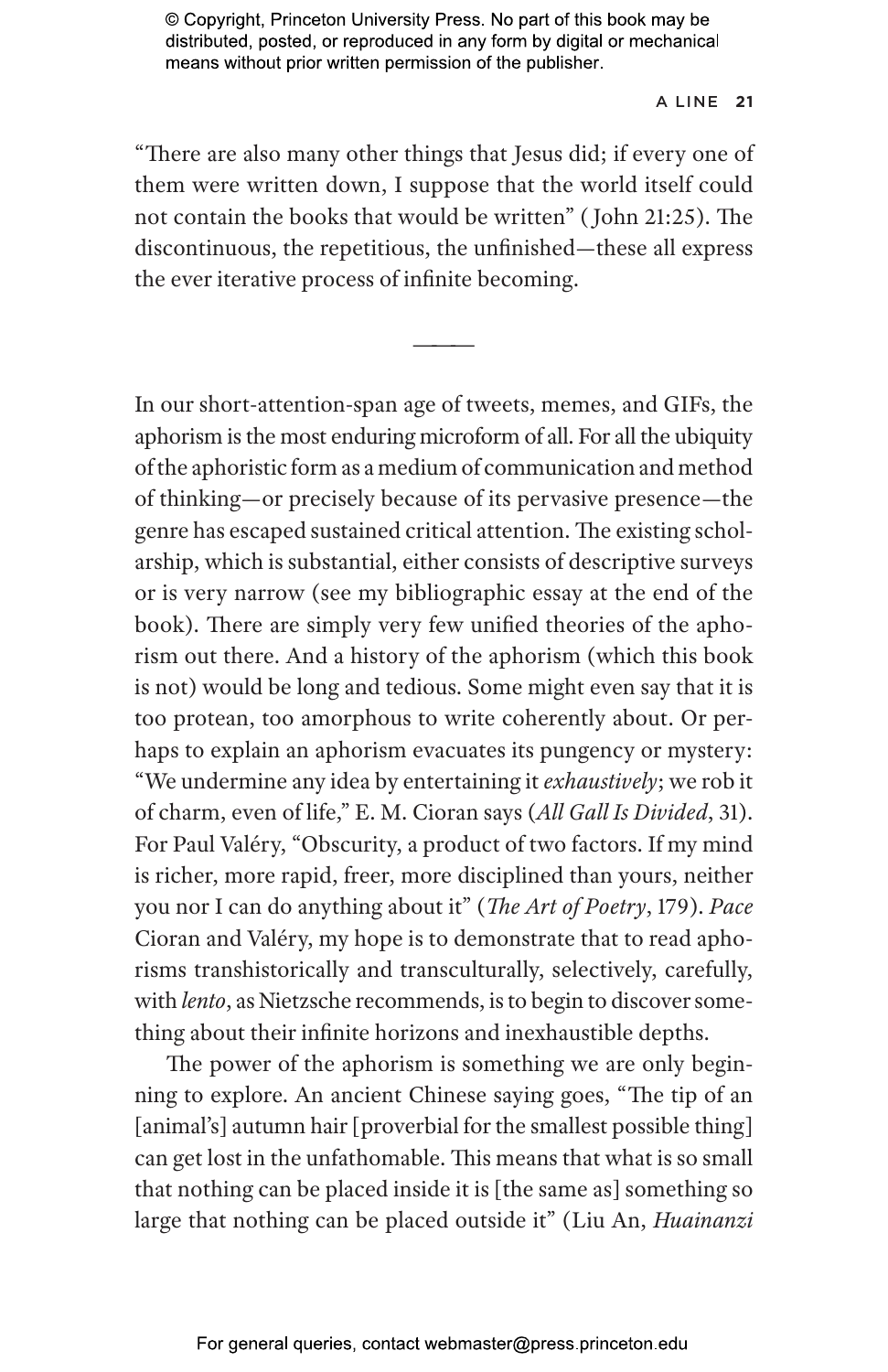# **22** Introduction

16.17). In laying out my argument, I try to look into the small and large, inside and outside. I strive not only to write to the specialist but also for wider readers in the humanities. I hope that the reader of Confucius might find something illuminating in Bacon, and the expert on Pascal might find something interesting in the *Gospel of Thomas*. Needless to say, what I'm proposing is only *a*, not *the,* theory of the aphorism. It imagines one of many possible theories.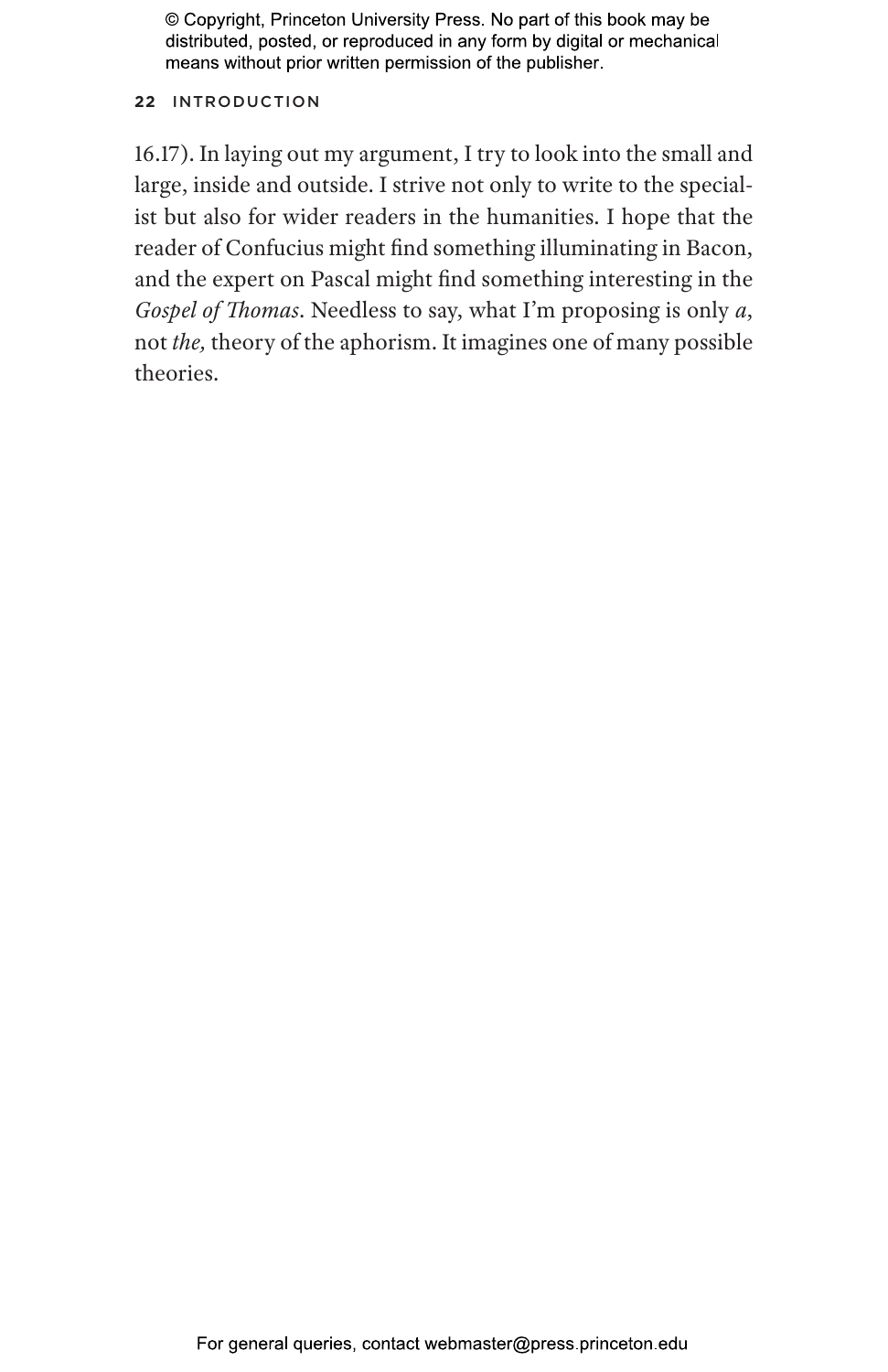# **INDEX**

adages, 89, 90, 92–96, 97, 100, 101 Adorno, Theodor, *Minima Moralia*, 12 aesthetics, 12; Asian, 181; and Benjamin, 119; and calligraphy, 186; and Longinus, 42; and Nietzsche, 151, 152, 153, 157, 161, 162, 163, 164, 170; and Pascal, 150; and Schiller, 164; of unfinished works, 20–21, 163, 170, 194n16; and unity, 14–15 Agamben, Giorgio, *Infancy and History*, 169–70 Agricola, Rudolph, *De inventione dialectica*, 90 Alexandrian culture, 101–2, 104 allegory, 41, 42, 89, 96, 104, 116, 209–10n16 Anaxagoras, 109 Anaximander, 8 Ante-Nicene fathers, 81 anthologies, 2, 3, 8, 13, 26, 88, 101, 103. *See also* collections Antisthenes, 99 Antwerp, 91 *aphorismos*, 17 aphorisms: definition of, 4–6; etymology of, 16; history of, 6–12 Apollo, 47, 48, 49, 51 *apophthegmata*, 89 *Apophthegmata Patrum*, 9 Archilochus, 2 Ariosto, Lodovico, 10 Aristophanes, 86 Aristotelianism, 79 Aristotelian logic, 125 Aristotle, 2, 8; and Bacon, 103, 104, 109–10, 119; and Confucius, 39, 40; and Erasmus, 85, 90; and

Heraclitus, 19, 46, 54–55, 58; and *logos*, 54; *Metaphysics*, 40, 58; *Organon*, 109, 110; *Problems*, 118; *Rhetoric*, 48, 55 Arnauld, Antoine, *Port-Royal Logic*, 125 Athanasius, 69 *Athenaeum*, 12 *Athenaeum Fragments*. *See* Schlegel, Friedrich Athenaeus, *Deipnosophistae*, 13, 99, 101 Augustine, 129, 131; "Of True Religion," 78 Aulus Gellius, *Attic Nights*, 13, 101 Auschwitz, 12 Bachelard, Gaston, 134 Bacon, Francis, 18, 86, 103–20; and Aristotle, 103, 104, 109–10, 119; and Erasmus, 104–6, 108, 112, 119; and experimentation, 110, 111, 112; and fragments, 106, 107, 112, 115; and Heraclitus, 105, 109; and induction, 106, 110; and natural philosophy/ history, 19, 107, 108, 110, 113, 117, 119, 120; and natures' secrets, 19; and Nietzsche, 155; and Pascal, 108; and Plato, 103, 104; and science, 106, 107, 108, 110, 112, 113, 115, 117, 119–20, 204n37; and Spenser, 116; and unfinished projects, 20, 106, 111, 115, 118; WORKS: *Advancement of Learning*, 104, 107, 108–9; *Apophthegms New and Old*, 107; *De augmentis scientiarum*, 105, 107, 116; *Essayes*, 107; *Filum labyrinthi*, 108;

frontispiece to *Novum organum*,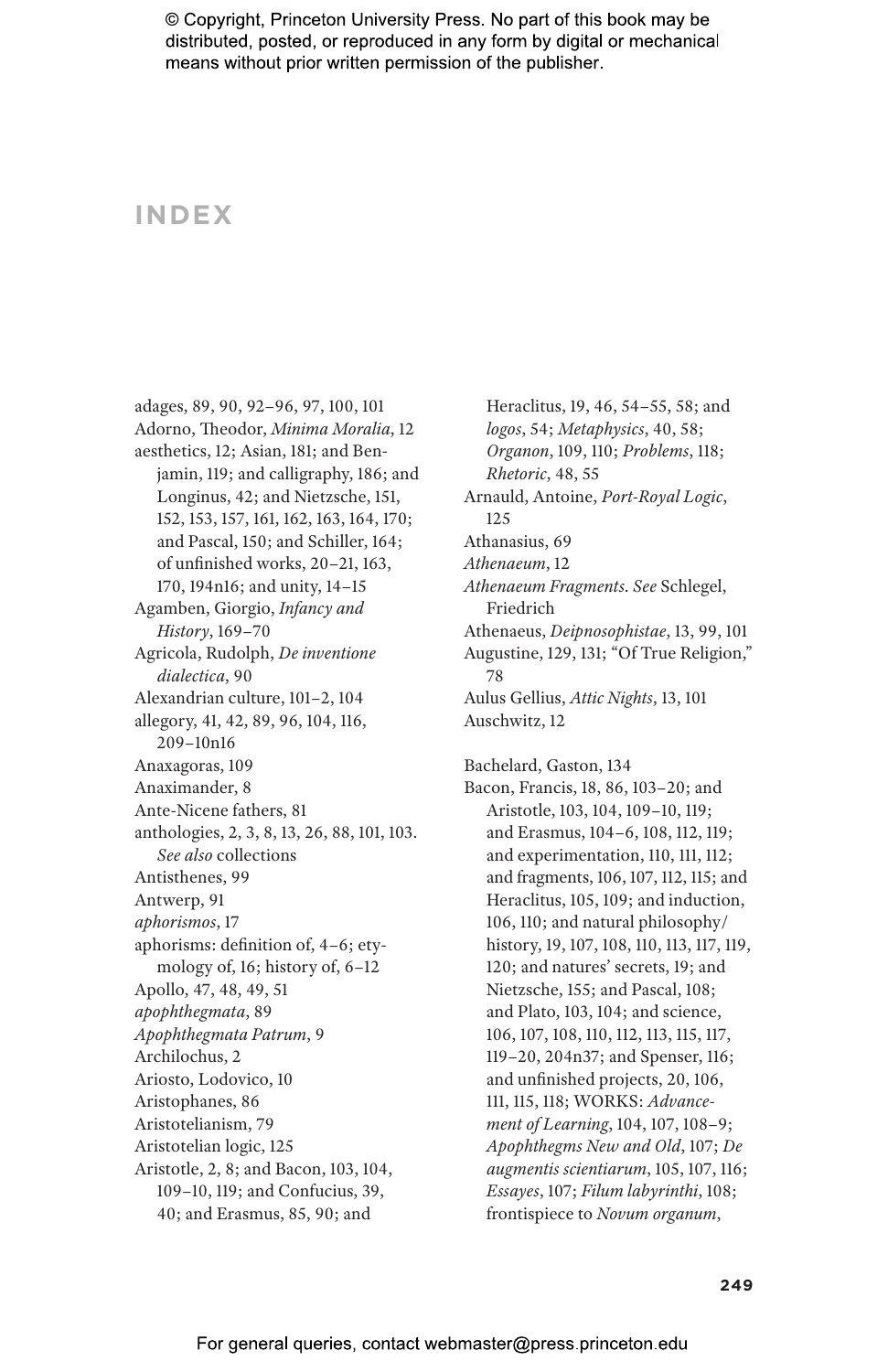#### **250** Index

Bacon, Francis (*continued*) 112–14; *History of density and rarity*, 115, 117; *History of life and death*, 115, 116; *History of winds*, 115, 116; *Instauratio magna*, 20, 115–16, 117, 119; "The Masculine Birth of Time," 109; *Maxims of the Law*, 107, 108; *The New Atlantis*, 117–18; *Novum organum*, 10, 103, 107, 110, 111–13, 115, 116, 143; *Parasceve*, 104–5, 107; *Promus of Formularies and Elegancies*, 107; *Sylva Sylvarum*, 107, 116, 118–19, 205n43 Badiou, Alain, 10 Ban Gu, 37, 65; *History of the Han (hanshu)*, 26, 28 Barnes, Jonathan, "Aphorism and Argument," 199n22 Barthes, Roland, "La Rochefoucauld," 102–3 Basilides, 79 Bataille, Georges, 23 Benjamin, Walter: *Illuminations*, 74; "One Way Street," 169; "On Proverbs," 201n24; *Origin of German Tragic Drama*, 119 Bernières, Jean de, *Œuvres spirituelles*, 128 Beroaldo, Filippo, 10 Bible: and Bacon, 105; Christian commentators on, 148; and Erasmus, 93, 96; Hebrew, 75; and hiddenness and revelation, 72; literal and figural in, 144; and Pascal, 144, 147–48; prophets of, 72; Reformation interpretations of, 105; transmission of, 65; Vulgate, 94; wisdom in, 72; Yahweh in, 75 Bible, books of: Genesis, 77, 78; Deuteronomy, 76; Proverbs, 7, 70, 71, 105, 107; Ecclesiastes, 107, 180; Ecclesiasticus, 71; Isaiah, 71, 144, 147; Matthew, 9, 65, 66, 72, 73, 74, 75, 93; Mark, 9, 65, 66, 72, 74, 93; Luke, 9, 65, 66, 74, 75, 93; John, 21, 65, 66, 75, 82, 94; Colossians, 72; Gospels, 19, 67, 70; New Testament, 9, 15, 30, 63

Blanchot, Maurice, 25, 27, 40; *The Infinite Conversation*, 23–24, 142, 159 *The Blue Cliff Record*, 186 Blumenberg, Hans, 143 Bodhidharma, 185 Boeckh, August, 13, 15, 16 *Book of Ritual*, 26 *Book of Songs*, 197n29 Borges, Jorge Luis, 101, 149 Bourdieu, Pierre, 134, 201n17 *Brāhmaṇas*, 7 Bruegel, Pieter, the Elder, *Netherlandish Proverbs*, 86, 87 Bruno, Giordano, 140 Brunschvicg, Léon, 134 Buddha, 1, 29, 31, 68, 185 Buddhism, 19, 31, 82, 94–95, 184–85, 186–87 Buddhist texts, 29–30, 68, 185–86 Calasso, Roberto, 45, 198n10 Calderón de la Barca, Pedro, 10 calligraphy, Chinese art of, 186 Callimachus, 102 Calvin, John, *Institutes of Christian Religion*, 88 Calvino, Italo, 180; *Six Memos for the Next Millennium*, 6 Camden, William, 104 Canetti, Elias, 25, 27, 181 Cartesianism, 19, 123, 125, 129, 131 Char, René, 23 China, 82; age of print in, 36; commentarial tradition of, 19; criticism of rulers in, 179; Han period, 8; masters of, 7, 8; production of texts in, 26; Qin period of, 8; Warring States era, 8, 30, 32 *chreia*, 66, 67, 88 Christianity, 9, 55, 63, 66, 67, 72, 78, 81, 97, 160 church fathers, 9 Cicero, 36, 93; *De divinatione*, 49; *De legibus*, 77 Cioran, E. M., 12, 21, 175 ciphers, 144, 148–49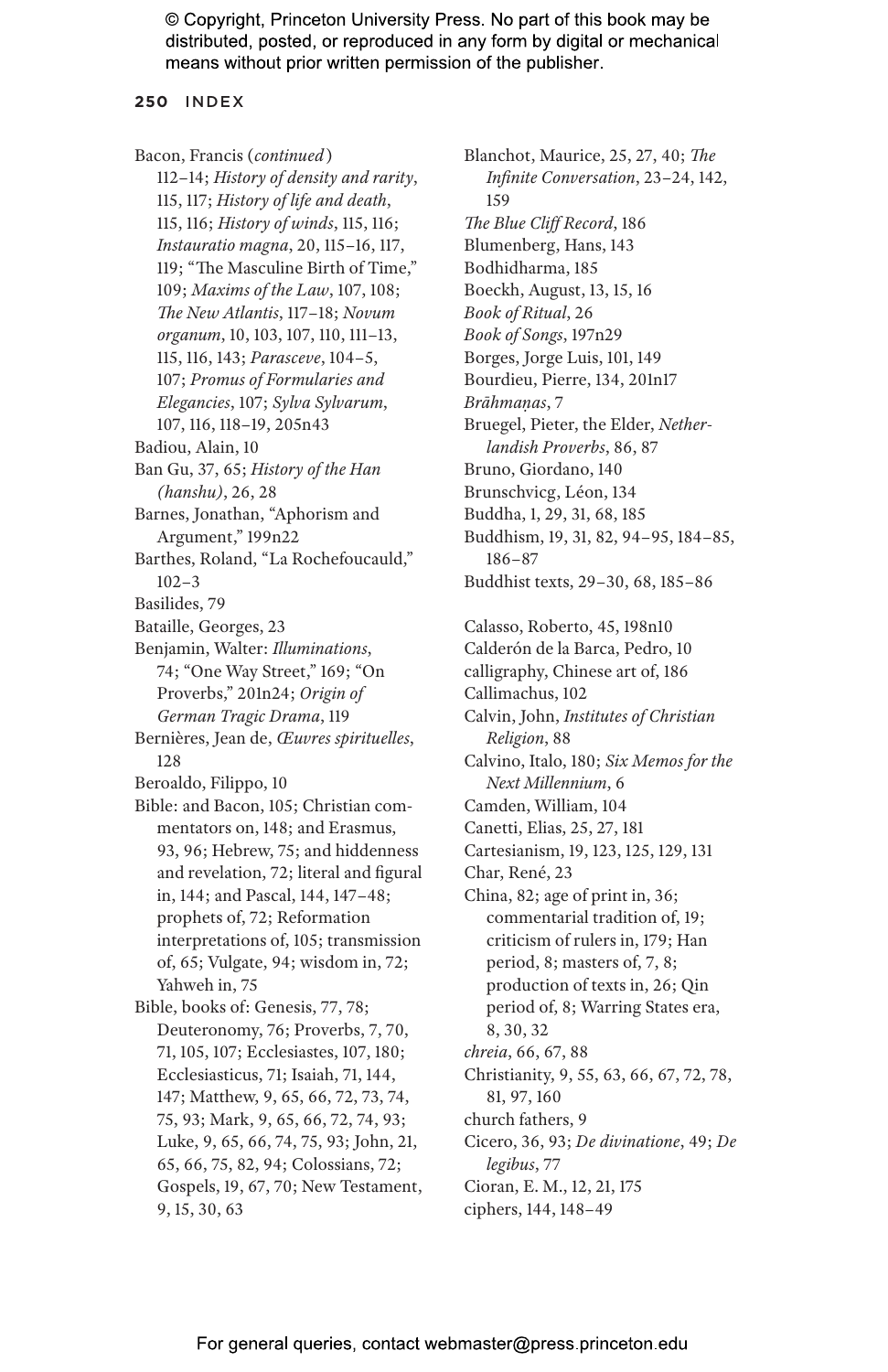#### Index **251**

- Clement of Alexandria, 58, 70; *Pedagogue*, 81; *Stromata*, 59, 78–79, 80–82, 101
- Clement of Rome, 70
- Coleridge, Samuel Taylor, 116
- collections, 3, 20, 101; and Bacon, 104; and Confucian canon, 37; and Confucius, 25, 26–27; and Erasmus, 91, 96, 101; and *Gospel of Thomas*, 64, 66, 70–71, 82, 83; and Gospels, 9, 66; and Heraclitus, 59; and humanists, 88; of late antiquity and Middle Ages, 9, 103; obsessive ethos of, 101–2, 104; as paradox, 24; Qin-Han, 30; Renaissance, 9–10, 88, 103. *See also* anthologies
- Colli, Giorgio, 167–68
- Collins, Steven, 30–31
- *Commentary of Gong Yang*, 195n9
- *Commentary of Zuo*, 195n9
- Condorcet, Nicolas de, 134
- Confucians, 66
- Confucius, 1, 3, 18, 23–42, 82, 155; and Aristotle, 39, 40; and authority, 59; death of, 30; and discontinuity, 24; establishment of canon of, 30; and finite words vs. infinite meaning, 20; and *Five Classics*, 29; *Four Books*, 29; and fragments, 24, 25, 35; and *Gospel of Thomas*, 67; and Hegel, 39–40; and Heraclitus, 42, 59, 60; and hiddenness, 32–33; indirection of, 32–33; and infinitude, 24, 28, 33, 35, 39, 41, 42; and language, 33–35, 38, 60; and Plato, 39, 40; and river, 41–42, 60, 143; and scene of instruction, 24, 32, 40; schools of, 30; and self-cultivation, 35, 39; silences of, 25, 27; and silent heavens, 33–34; and Socrates, 32, 35; and speech, 33–35; and student's striving to know, 32, 33; and sublime, 42; subtlety of, 40
	- —: *Analects*, 7–8, 19, 24–42; and aversion to writing, 29; commentators on, 19, 27–28, 33, 37–39, 41, 59, 125; composition of, 25–28; and discontinuity, 27;

historical meaning of, 27; and Huang Kan, 37; Jesuit translations of, 29; lack of context in, 31; as nonsequential, 28; philosophical import of, 27; and philosophy, 39–40; teacher and student in, 32; and wisdom literature, 29 Cook, Scott, 24 Copernicus, Nicolaus, 140, 141 cosmos, 33, 55, 56, 57, 140–41 Courcelle, Pierre, 77 Croesus, 49 Crossan, John Dominic, 200n8 Dai Zhen, 38 Dallington, Robert, *Aphorismes Civill and Militaire*, 88 Danto, Arthur, 208n3 *Daodejing*, 26 Daoism, 32, 34, 82 *Daoxue*, 38 DeConick, April D., 64, 65 deconstructionists, 164 Dee, John, *Propaedeumata aphoristica*, 88 deism, 147 Deleuze, Gilles: *Difference and Repetition*, 20, 139, 170, 211n29; *Nietzsche and Philosophy*, 20, 208n3 Delphi, Temple of, 4, 47, 48, 49, 50, 51–52, 76 Demeter Eleusinia, 47 Democritus, 109 Derrida, Jacques, 149; *Spurs/Éperons*, 208n3 Desargues, Girard, 138 Descartes, René, 2, 10, 109, 126–28, 145; *Discourse on the Method*, 126; *Meditations on First Philosophy*, 126, 140, 141; *The Passions of the Soul*, 127; *Rules for the Direction of Our Native Intelligence*, 123; *Rules for the Direction of the Mind*, 126 Desert Fathers, 9, 131 Didache, 66 Didymus of Alexandria, *Against the Authors of Proverb Collections*, 102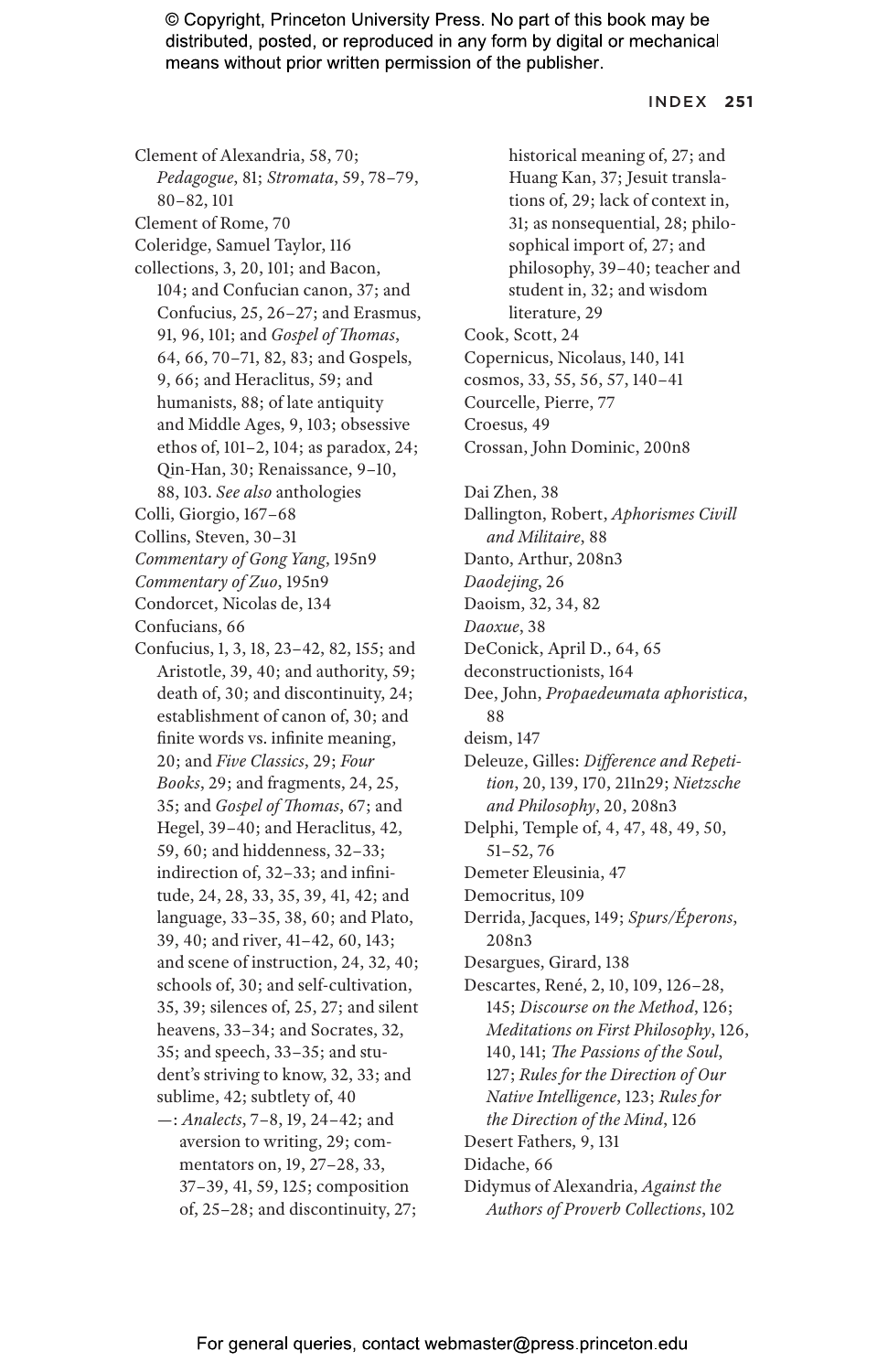92, 99

#### **252** Index

Diels, Hermann, 13, 59, 81 digital world, 177 Diogenes, 99 Diogenes Laertius, 153; "Life of Socrates," 60; *Lives and Opinions of the Eminent Philosophers*, 47, 58, 61, 101 Dionisotti, A. C., 13 discontinuity, 21, 24, 83; and Confucius, 24, 27; and Nietzsche, 20, 23; and Pascal, 23, 125, 134, 139 *Distichs of Cato*, 9 Dogen, *Treasury of the True Dharma Eye*, 180, 183 Dong Zhongshu, 33 Dufresny, Charles, 10 Dvaita Vedānta, 184 Eco, Umberto: *Infinity of Lists*, 103; *The Name of the Rose*, 91 Egyptian literature, 3, 7, 66, 70, 71 Elman, Benjamin, 38 Empedocles, 109 Epictetus, 99; *Enchiridion*, 10 Epicureans, 8, 82 epigrams, 4, 5, 13, 156 Epistle of Barnabas, 66 Erasmus, Desiderius, 10, 18; and Bacon, 104–6, 108, 112, 119; and classical culture, 19; and collections, 91, 96, 101; commentaries of on adages, 97–98; and fragments, 84, 85, 86, 89; on gems, 90–92, 97, 101; and hiddenness, 92, 93; and incompleteness, 20; and infinity/ infinitude, 90, 91, 101, 119; and interpretation, 94, 95, 101; on mustard seeds, 90, 92–96, 97, 101, 171; and philology, 106, 108; and philosophy, 85, 86, 89, 106; and Plato, 96; and sutras, 184; and textual criticism, 94; WORKS: *Adages*, 20, 84–103, 119; *Adagiorum collectanea*, 84; *Chiliades*, 84; *De Copia*, 88; *De ratione studii*, 88–89; *Enchiridion*, 94; *Novum Instrumentum omne (Novum Testamentum omne)*, 94; *Paraphrases*, 94; *Praise of* 

Essenes, 82 Eusebius, 68, 79; *Histories*, 65–66 exegesis, 18, 184; and Confucius' *Analects*, 26, 27–28, 30, 41, 42; and Nietzsche, 6, 154, 156, 170 *exergazōmai*, 14 Faugère, Prosper, 134 Fénelon, François: *Les aventures de Télémaque*, 128; *Explication des maximes des saints sur la vie intérieure*, 128 *Five Classics*, 29 florilegia, 13, 88, 101, 102 Fludd, Robert, 148 folk wisdom, 5 Förster, Bernhard, 168 Förster-Nietzsche, Elisabeth, 168 Foucault, Michel, 131, 194n10; *The Order of Things*, 195n10; "Self Writing," 82–83, 131 fragments, 12–16; and Agamben, 169–70; and Ante-Nicene fathers, 81; and Bacon, 106, 107, 112, 115; and Benjamin, 119, 169; and Blanchot, 23, 24, 142; Christian poetics of, 19; and church fathers, 78; collection of, 24, 83; and Confucius, 8, 24, 25, 27, 29, 30, 31, 35, 37–38; and *Darstellung*, 14, 164; defined, 13; discontinuity of, 23; and Erasmus, 19, 84, 85, 86, 89, 91; as generative, 165–66; and *Gospel of Thomas*, 70; and Heraclitus, 23, 46, 47–49, 55, 58, 59, 60; and heresy, 70; and history, 14; and humanists, 85, 88, 89; and interpretation, 20; and Jena circle, 11; and knowledge, 165; of Nag Hammadi writings, 67; and Nietzsche, 153, 157, 158, 159, 164–66; and Novalis, 96; and Pascal, 10, 19, 124, 125, 126, 129, 130, 131, 132, 134, 135, 139, 142–43; and Petrarch, 13–14; and philosophy, 165; and Renaissance humanists, 9–10; and Romantics, 12, 13, 14–15,

*Folly*, 90, 96; "Sileni of Alcibiades,"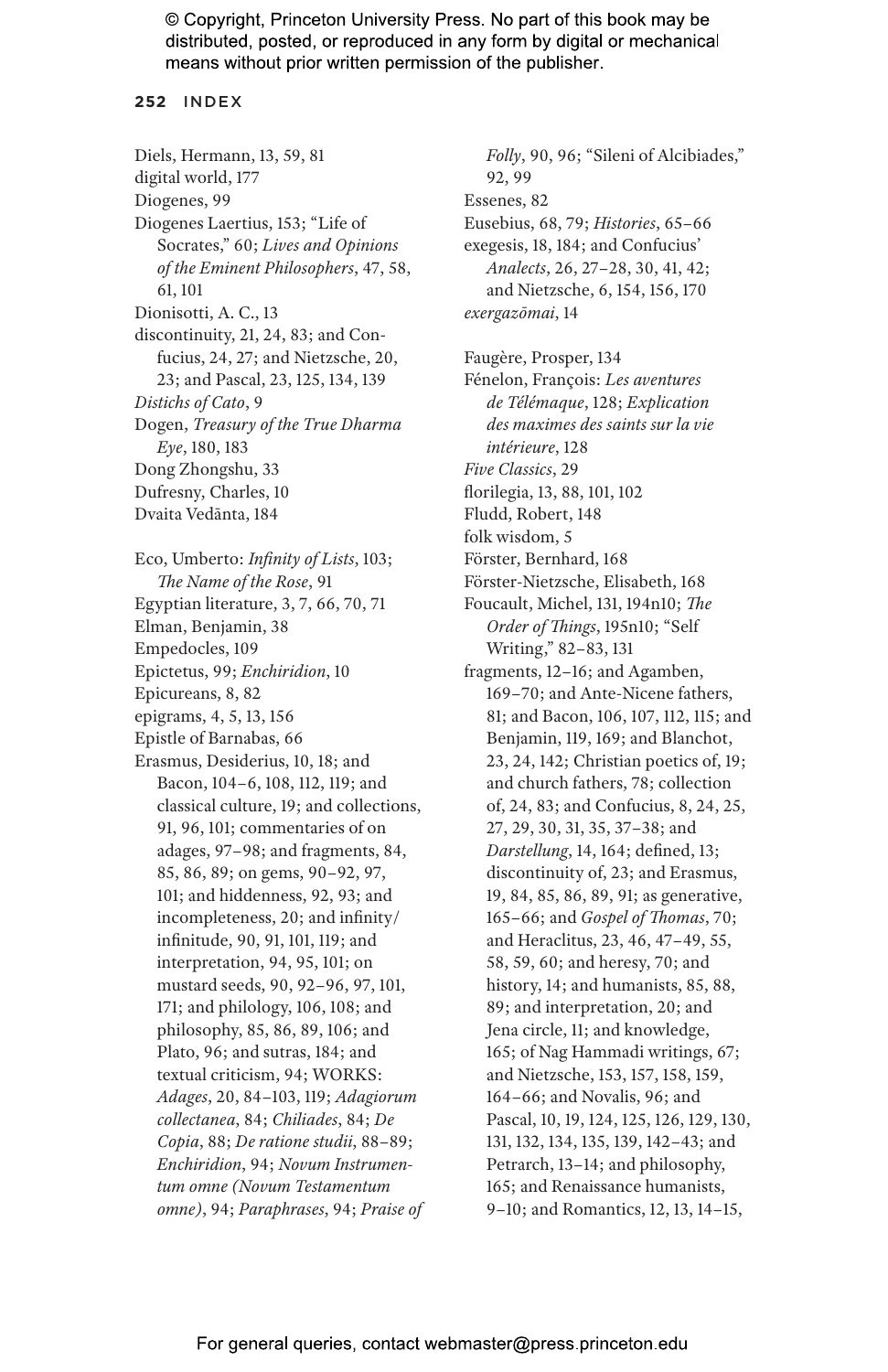#### Index **253**

164–66; and Schlegel, 2–3, 14–15, 121, 164–65; and Spenser vs. Coleridge, 116; and sutras, 183; and systems, 2, 7, 11, 12–16, 18, 58, 60, 70, 166, 178, 179; and Twitter, 178, 179. *See also* incompleteness; unfinished projects Franco, Paul, 208n3 François, de Sales, St., *Sentiments et maximes du Bienheureux*, 128 Franklin-Brown, Mary, 194n10 Frye, Northrop, 116 Galen, *Commentary on Hippocrates' On Fractures*, 18 Galilei, Galileo, 120, 140 Garber, Daniel, 205n43 Gasché, Rodolphe, 164 Gassendi, Pierre, 148 Gast, Peter, 168 *Gateless Barrier*, 186 geocentric vs. heliocentric model, 140 Gide, André, "Le traité du Narcisse," 181 *gnōmē/gnōmai*, 4, 8, 53, 88, 89 Gnosticism, 66, 69–70, 79, 80, 81 God: as within, 77, 78, 81; and Descartes, 141; as hidden, 19, 63, 71–72, 73, 75, 78, 140, 144, 145, 147; as infinite, 140; and Jesus, 1, 78; kingdom of, 65; and Nicholas of Cusa, 147; and Nietzsche, 144; and Pascal, 125–26, 127, 138, 140, 141, 144–49, 150 Goethe, Johann Wolfgang von, 3, 156; *Maxims and Reflections*, 181 Goldmann, Lucien, *The Hidden God (Dieu caché)*, 145, 147 *Gospel of Thomas*, 19, 31, 62–83, 147; and Buddhist texts, 68; and Confucius, 67; as defying internal order, 68; as early stage of sayings, 67; enigmatic statements of, 63; and God as hidden, 19; and Gospels, 70; as heresy, 69–70; and hermeneutics, 74–75; as hybrid accumulation, 67; interpretation of, 62, 63, 70; and Jesus, 62–63, 64, 67–68, 70, 72, 74,

75–76, 78, 82; lack of clear doctrine in, 70; lack of context in, 31; as nonsequential, 68; parables in, 74; and Pascal, 125–26; and selfknowledge, 76–77; text of, 63–65; as unconcealing, 68; as uplift without risk, 69 Gracián, Baltasar, 10 Greco-Roman pedagogy, 67 Greek comedy, 86 Greek philosophy, 80, 81 Greeks, ancient, 3, 8, 48, 109–10 Gregory the Great, 148 Grotius, Hugo, 148 Guicciardini, Francesco, 10 Guilloré, François, *Maximes spirituelles*, 128 Hadot, Pierre, 82; *Veil of Isis*, 52 *Han Feizi*, 30, 32 Harrison, Peter, 204n34 Hatab, Lawrence J., 209–10n16 Havet, Ernest, 134 *Heart Sutra*, 185–86 Hebrews, 66 hedgehog and fox, 60, 86, 89, 97, 103, 112 hedgehogs, 2, 3, 4, 7, 14, 166, 178 Hegel, G. W. F., 2, 19, 145, 155, 156; *Lectures on the Philosophy of World History*, 39–40; *Phenomenology of Spirit*, 155 Heidegger, Martin, 61, 130, 169; *Early Greek Thinking*, 54; *Holzwege*, 61 Hellenism, 76, 78, 81 Hellenistic gnomology, 66 Heraclitus, 8, 18, 43–61, 78, 80, 81, 82, 180, 198n19; and argumentative philosophy, 46; and Aristotle, 19, 46, 54–55, 58; and Bacon, 105, 109; and bibliomania, 102; book of, 58, 59; and child playing with dice, 161; and community of learning, 44; and Confucius, 42, 59, 60; enigmatic sayings of, 19, 43, 46, 50, 51, 57; and family of Androclus, 47; and flux, 44; and fragments, 23, 46, 47–49, 55, 58, 59, 60; *gnōmai of*, 61;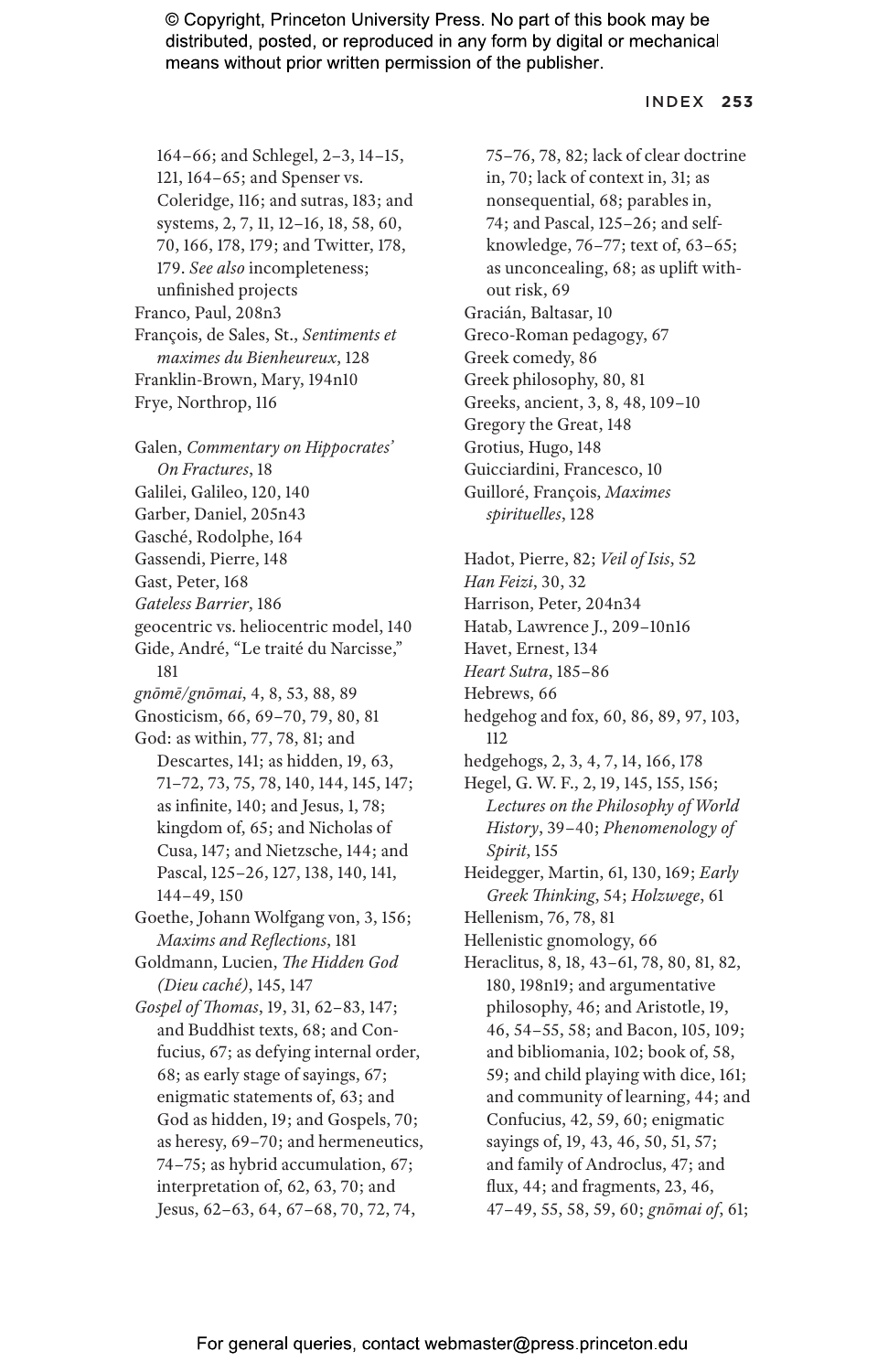#### **254** Index

Heraclitus (*continued*)

gnomic statements of, 57; and *Gospel of Thomas*, 62; and Heidegger, 61; and hermeneutics, 46, 49, 57, 79; and hiddenness, 1, 19, 47, 52–53, 55, 57, 58, 59; and Homer and Hesiod, 46; and infinitude, 20, 55, 60; and interpretation, 49–50, 51, 57, 58; and language, 43, 46, 52, 54, 55, 56, 57–58; *logoi* of, 46, 49–50, 60; and *logos*, 19, 20, 44, 47, 50, 53–56, 57, 82; on Nature, 1; and Nietzsche, 155, 160–63, 209–10n16; and noncontradiction, 58; organization of thoughts of, 59; and paradox, 56; and philology, 58, 59, 60; and philosophy, 19, 44, 46, 55, 57, 58– 59, 60, 61; and Plato, 19, 42, 43–44, 46, 51, 56; and revealing and concealing, 57; and river, 143; and road, 60–61; and self-examination, 55; and signified and signifier, 57; and signs, 47–48; and Socrates, 60; and surface appearance and deep structure of world, 57; and themes, 59; and thought, 55, 56, 57; and time, 161; and unconcealment, 53–54, 56; and unity of opposites, 57, 58

- heresy, 69–70, 78–82
- hermeneutics, 52; birth of, 3; and Clement on Heraclitus, 79; and Confucius, 33; and disconnected nature of collected sayings, 83; as endless, 3, 15; and gems, 92, 97; and *Gospel of Thomas*, 62, 63, 74–75; and Heraclitus, 46, 49, 57; and Jesus, 74; need for, 20; and Nietzsche, 153, 155, 163, 175; and Pascal, 144, 149; Schleiermacher on, 3, 15. *See also* interpretation
- Hermes, 53, 57, 58
- Herodotus, *Histories*, 49
- Hesiod, 46
- Heywood, John: *A Dialogue*, 103; *Four PPs*, 103
- hiddenness: and Bacon, 105; and Confucius, 32–33; deep concern

for, 19; of deepest impulses, 19; and Erasmus, 92, 93; and God (*See* God); and *Gospel of Thomas*, 62, 63, 68, 71, 74, 75, 78; and Heraclitus, 1, 19, 47, 52–53, 55, 57, 58, 59; and Homer, 53; and nature, 19, 52, 53, 57, 105; and Nietzsche, 173; and parables of Jesus, 72–74; and Pascal, 73, 125, 128, 132, 138, 140, 144–46, 147–48, 149, 150; and Vernant, 46; and Zhu Xi, 36 Hippocrates, 80, 110; *Aphorisms*, 17, 88 Hippolytus of Rome, *Refutation of All Heresies*, 59, 64, 78, 79–82 Holmes, Brooke, 194n19 Homer, 17, 46, 53, 61; *Iliad*, 48; *Odyssey*, 53, 57 horizon, 24; and Bacon, 108, 112–13; etymology of, 16; as infinite, 21; nature of, 16; and Nietzsche, 143, 155, 170, 173; and Yan Hui, 40 Horowitz, Maryanne Cline, 203n20 *Huainanzi*, 30 Huang Kan, 37 Huang Tingjian, 186 humanists, 9–10, 84, 86, 88, 89, 90, 105, 106 *hupomnêmata*, 82, 131

- idealism, 11, 12, 13, 19
- Ilias the Presbyter, 9
- incompleteness: and Bacon, 118–19; Erasmus's *Adages* as, 20; material remains of antiquity as, 13; and Nietzsche, 151, 157, 162, 163, 170, 174; and Pascal, 124. *See also* fragments; unfinished projects
- *Index of Prohibited Books*, 100
- infinity/infinitude, 19–20; of absence and presence, 150; and Bacon, 113, 118, 119; and becoming, 21; and Blanchot, 23–24; and Confucius, 20, 24, 28, 33, 35, 39, 41, 42; and Erasmus, 90, 91, 101, 119; and Heraclitus, 20, 55, 60; and hiddenness, 73–74; and horizon, 16; ideas as, 165; and interpretation, 3–4, 101;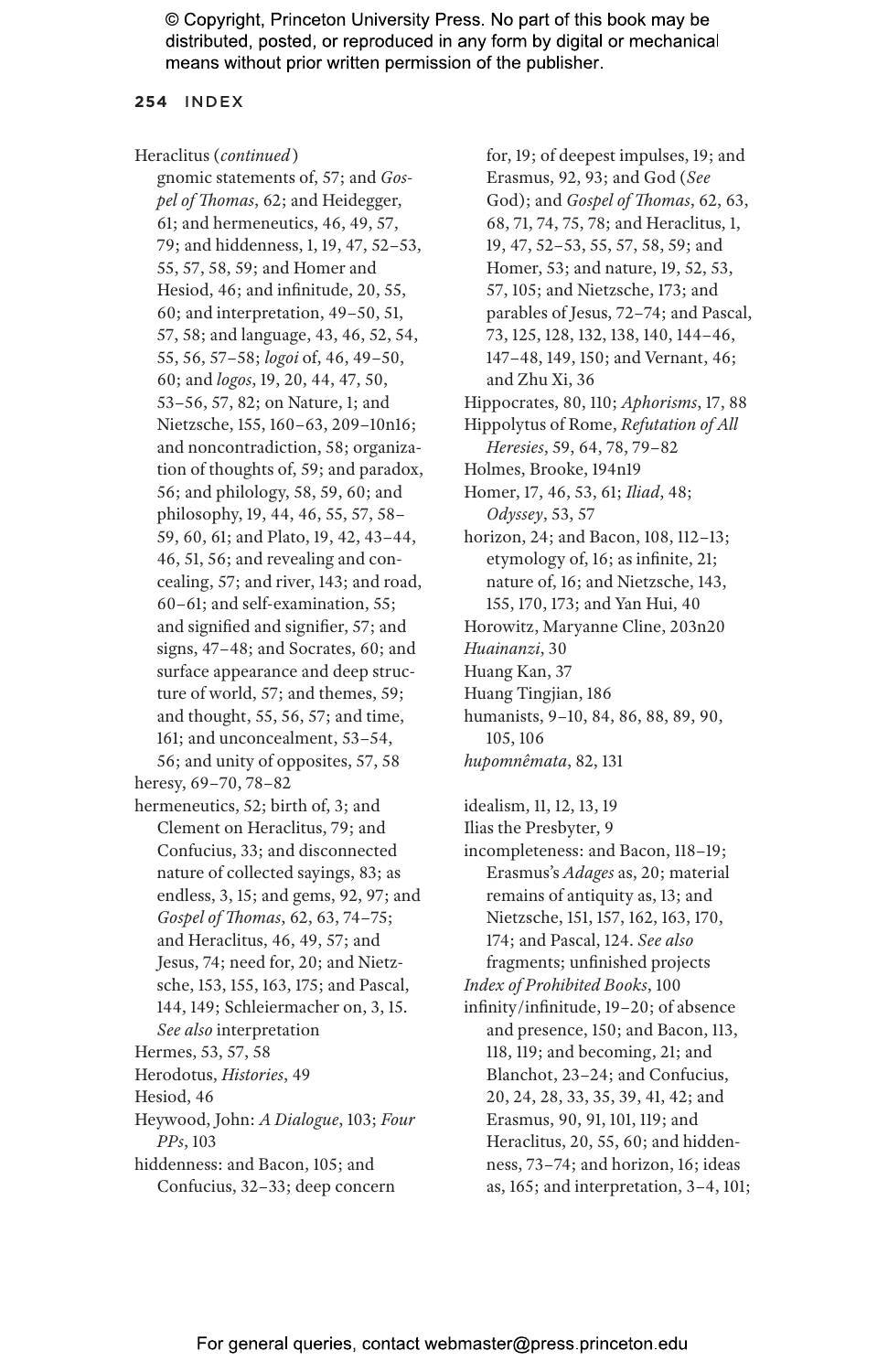# Index **255**

and mystic's apophasis, 173; and Nietzsche, 20, 113, 143–44, 155, 170; and Pascal, 1, 10, 20, 127, 128, 130, 138–44, 147, 149, 150; and Socrates, 60; and sutras, 187; and Twitter, 179

*Instruction of Amenemope*, 7, 70 interpretation, 5, 20; and Bacon, 107, 112, 115, 118, 204n34, 204n39; and blood sacrifice, 68–69; of Confucius, 19, 28, 31, 37, 39; and Delphic oracle, 49; and density of aphorisms, 6; and early Christian texts, 67; and Erasmus, 94, 95, 101; and *Gospel of Thomas*, 62, 63, 70; and Heraclitus, 49–50, 51, 57, 58; and Hermes, 53; and infinitude, 3–4, 101; and Matthew, 73; multiplicity of approaches to, 19, 28, 67; and Nietzsche, 155, 173, 174, 175; and Pascal, 135, 142, 144, 150; and Reformation and science, 105; and Schleiermacher, 3; of somatic symptoms, 194n19; typological, 72, 148; and Zen meditation, 185. *See also* hermeneutics Irenaeus of Lyon, *Against Heresies*, 69

Isidore of Seville, *Libri sententiarum*, 9

James, Henry, 157

- Jansenism, 125, 128–29
- Jansenius, 131

Jena circle, 11, 165

- Jesuits, 29
- Jesus, 3, 18; as within, 82; and agricultural images, 95; assembling of teachings of, 65–66; and eternal life, 74; and finite words vs. infinite meaning, 20; and *Gospel of Thomas*, 62–63, 64, 67–68, 70, 72, 74, 75–76, 78, 82; and kingdom as within, 75–76; on kingdom of God, 1; living vs. historical, 68; as *logos* incarnate, 82; as manifest, 72; and mustard seeds, 171; parables of, 72–74; and *paroimia*, 61, 94; and Pascal, 148; sayings of, 9, 64, 67, 70; second

coming of, 65; and seeking, 75; as Silenus, 99; texts about, 30; union with God through, 78; as wisdom incarnate, 72; as word made flesh, 76; and writing, 29 Jewish literature, 9, 66 Jewish thought, 77–78 Jewish tradition, 94 Jin Dynasty, 41 Jonson, Ben, 10 Joubert, Joseph, *Les Carnets*, 6 Judas Thomas Didymus, 65 Jullien, François, 33, 196n22

Kafka, Franz, *Zürau Aphorisms*, 4 Kant, Immanuel, 2; *The Critique of Pure Reason*, 12–13, 165; *The Critique of the Power of Judgment*, 42; dialectic idealism of, 145; *Grounding for the Metaphysics of Morals*, 5; and Nietzsche, 19, 155, 164; and Pascal, 127; and scientific knowledge, 12; and sublime, 163; and systems, 11, 12–13, 14, 19, 165, 178; and transcendental idea of totality, 164 Kearney, Richard, 201n23 Keller, Vera, 116 Kepler, Johannes, 141 Kern, Martin, 196n15 Kittler, Friedrich A., 156–57 Kloppenborg, John S., 66 knowledge, 8; and Bacon, 106, 108, 110, 111, 115, 116, 117, 120; and bibliomania, 102; and Blanchot, 24, 142; and Confucian learning, 32; and divination, 48; and Ecclesiastes, 180; and Erasmus, 94, 99; and fragments, 165; and *Gospel of Thomas*, 63; and Kant, 12, 165; and Nietzsche, 155; and Pascal, 127; and Plato, 44; and Romantics, 14; and Schlegel, 165; of self, 76–78; and Socrates, 44; and system, 12, 165; and Vincent de Beauvais, 9 *koan*, 182 Kofman, Sarah, 208n3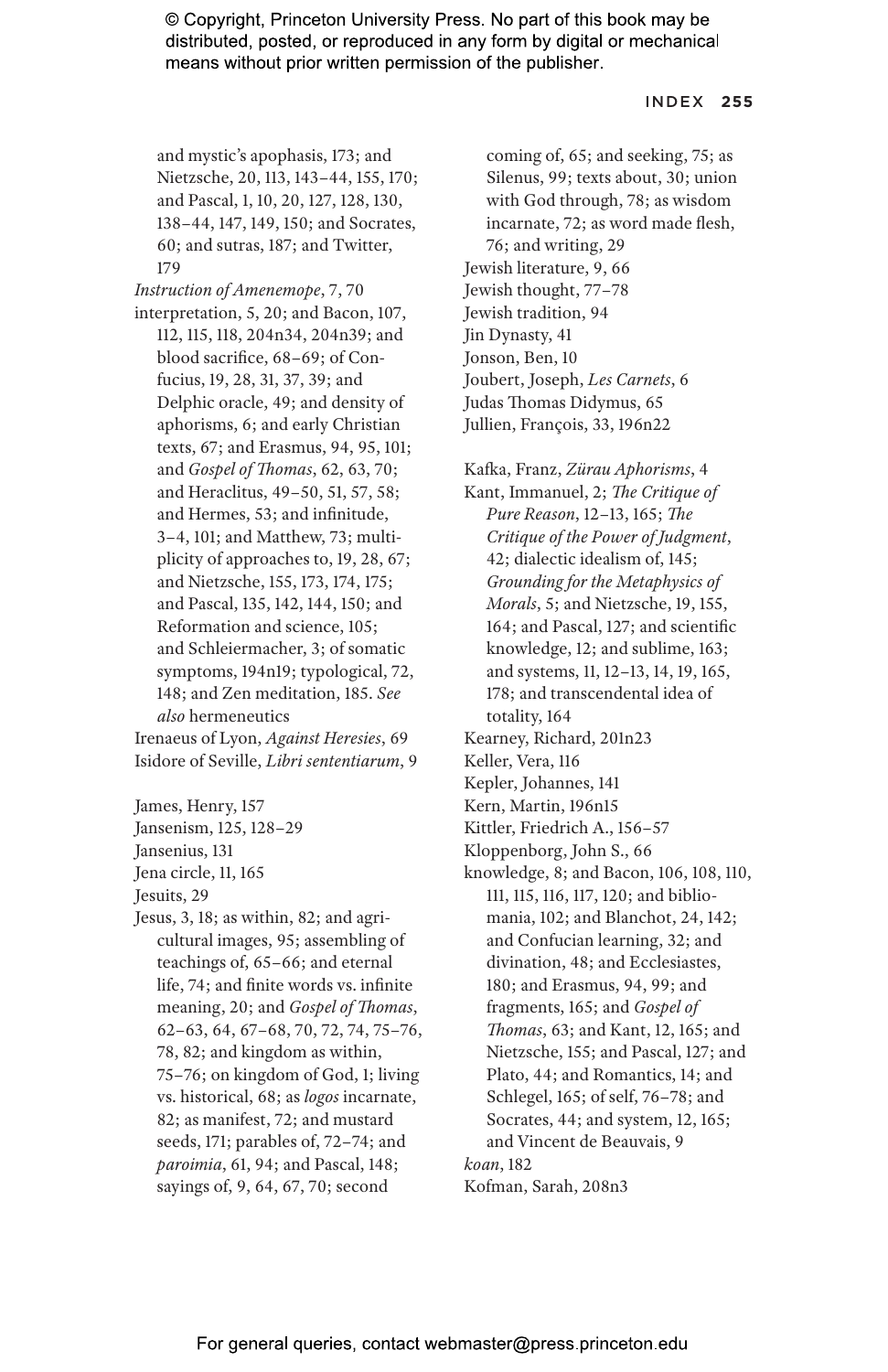#### **256** Index

Koyré, Alexandre, 140 Kranz, Walther, 59

La Bruyère, Jean de, 10, 128 Lacoue-Labarthe, Philippe, 11, 14 La Fontaine, Jean de, 128 Lafuma, Louis, 121, 124–25, 134 language: and Blanchot, 24; and Buddhism, 187; and Confucius, 33–35, 38, 60; deconstructive view of, 174; and Erasmus, 95, 100; and Heraclitus, 43, 46, 52, 54, 55, 56, 57–58; and kataphasis vs. apophasis, 144–45; minimal requirements of, 3; and Nietzsche, 172, 173–74; of oracles, 45; and Pascal, 130, 132, 144, 145, 147; of philosophy, 23; Port-Royal theory of, 130; and Schopenhauer, 172–73; and thought, 16 Laozi, 7, 37; *Daodejing*, 180 lapidaries, 91 La Rochefoucauld, François, 3, 10, 128, 131–32, 159–60, 193n1; *Collected Maxims*, 4–5, 129, 131–32 *lectio divina*, 97 Leibniz, Gottfried Wilhelm, 148 Leucippus, 109 Levine, Caroline, 7 Lewis, Mark, 196n22 Lichtenberg, Georg Christoph, 3, 156 Liu An, *Huainanzi*, 21–22 Liu Fenglu, 33 Liu Xie, 32–33 Li Zhi, 197n30 Loeb, Paul S., 209–10n16 *logoi sophon*, 9 *logos*, 55, 81. *See also* Heraclitus Longinus, 42 Löwith, Karl, 208n3, 209–10n16 Lucretius, 103–4 Lukács, Georg, 145

Macrobius, *Saturnalia*, 101 Madhvācārya, 184 *Mahāprajnāpāramitā Sūtra*, 185 Mahāvihārin monks, 31 Mahayana tradition, 185

Malagasy, 5 Mâle, Émile, 194n10 Mallarmé, Stéphane, "The Book to Come," 24 Mandela, Nelson, *Long Walk to Freedom*, 179, 180 Mandelstam, Osip, 203n18 Manicheans, 82 Manutius, Aldus, 101 Marcion, 79 Marcus Aurelius, 131, 180; *Meditations*, 42 Marin, Louis, 132 Marion, Jean-Luc, 207n20 Marlowe, Christopher, 88; *Doctor Faustus*, 10 Marsden, Jill, 208n3 Martial, 4 Marx, Karl, 145 Marxism, 145 maxims, 4, 5, 89, 103, 125, 126, 156 Mencius, 32, 41, 195n9 Meyer, Dirk, 195n4 Michelangelo Buonarroti: *Atlas Slave*, 152; *Medici Madonna*, 194n16 Middle Platonism, 77–78, 79 Miller, J. Hillis, 208n3 Mohists, 32 Montaigne, Michel de, 88, 107, 131, 132, 159–60, 175; *Essais*, 131; "Of Pedantry," 102; "Of Repentance," 131 Montinari, Mazzino, 167–68 More, Henry, 140 Morgan, Teresa, 61 Most, Glenn W., 13, 45 Mozi, 30; "Against the Confucians II," 32 *musica universalis* ("music of the spheres"), 141 mustard seeds, 92–96, 97, 101 mystery cults, 79 Naassenes, 79 Nachmanides, 94 Nag Hammadi writings, 9, 63, 67, 69, 70, 81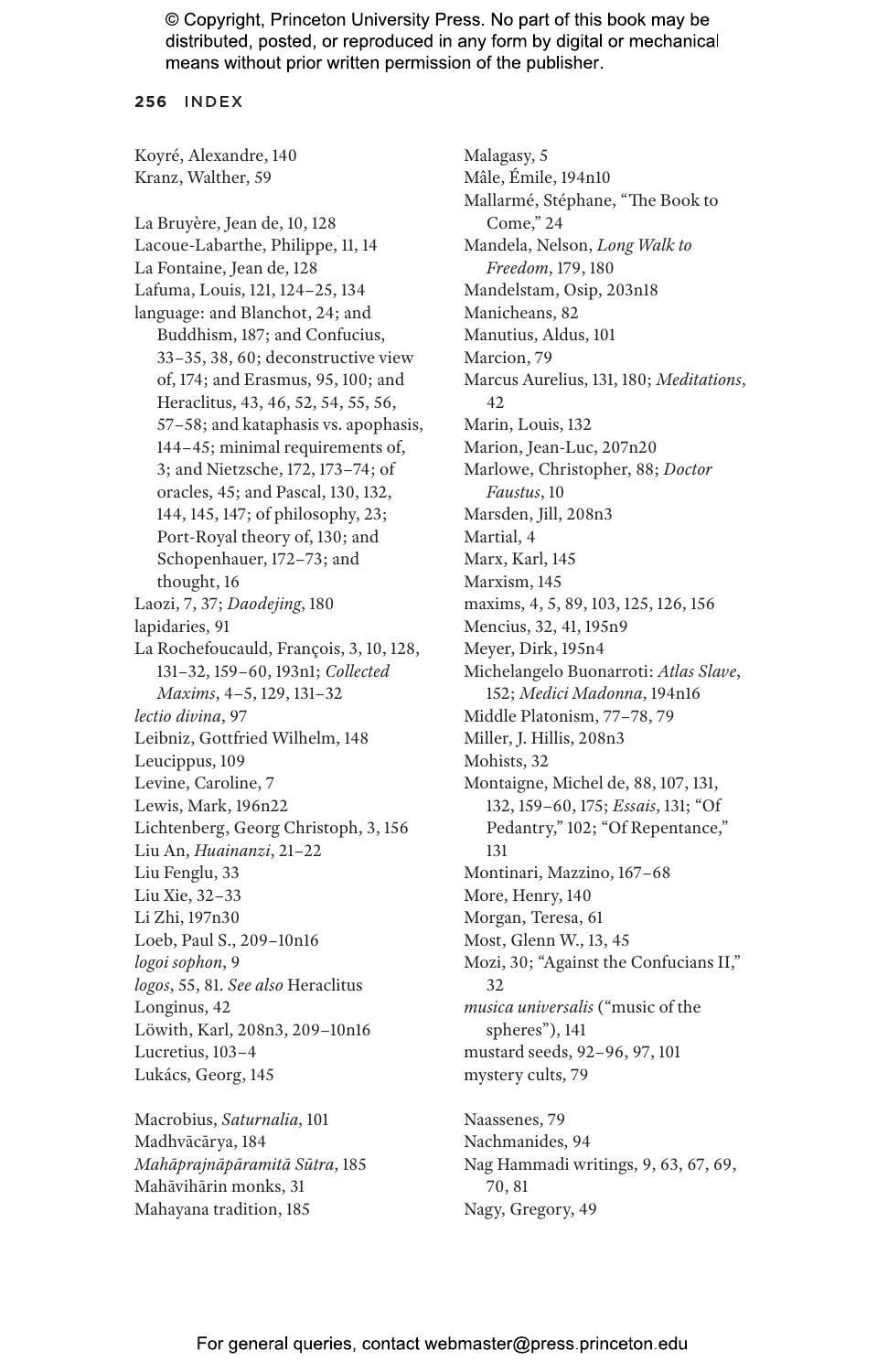## Index **257**

Nancy, Jean-Luc, 11, 14, 181 Nantenbō, Nakahara, "Enso with a poem," 188 natural history, 19, 108 natural philosophy, 107, 110, 113, 117, 119, 120, 140 Nazi party, 168 Nehamas, Alexander, 208n3 Neo-Confucians, 38, 95 Neo-Daoists, 37 Neoplatonism, 55 Neopythagoreanism, 79 Newton, Isaac, 92 Nicholas of Cusa, 147, 199n25 Nicole, Pierre, *Port-Royal Logic*, 125 Nietzsche, Friedrich Wilhelm, 2, 13, 18, 151–76; on Alexandrian culture, 101; on books, 180; and children, 171; and death of God, 144; and Diogenes Laertius, 153; and discontinuity, 20, 23; and effectiveness of incomplete, 151–53, 157, 162; and Eternal Becoming, 162–63, 209–10n16; and Eternal Return, 159, 161, 163, 209–10n16, 211n29; and figural nature of things, 173; and fragments, 23, 153, 157, 158, 159, 164–66; and French moralists, 159–60; and genesis and hermeneutics, 153; and German idealism, 11; health of, 156; and Hegel, 19, 155, 156; and Heidegger, 169; and Heraclitus, 155, 160–63, 209–10n16; and hermeneutics, 153, 155, 163, 175; and horizon, 143, 155, 170, 173; and impulses as hidden, 19; and incompleteness, 151–53, 157, 162, 163, 170, 174; and infinity/infinitude, 20, 113, 143–44, 155, 170; and interpretation, 155, 173, 174, 175; and Kant, 19, 155, 164; and language and ideas, 172, 173–74; and metaphysics, 159; and mountain image, 158–59; and nihilism, 173; and Pascal, 143–44, 156, 159–60; and perspectivism, 150; and philology, 16; and power of suggestion, 152; and production and reception, 153; on production of

thought, 172; on quotations, 91–92; and reading, 36, 174–75; and Romantics, 166; and Schopenhauer, 155, 156, 161–62, 163, 164; and seeds and fruits imagery, 171; and sutras, 184; and systems, 11, 164–66, 168, 172; and Theognis, 153; typewriter of, 156–57; and unfinished projects, 20, 152, 162–63, 168, 170; and wholes, 159; on will, 173; WORKS: *The Antichrist*, 166; "Assorted Opinions and Maxims," 153, 166, 171; *Beyond Good and Evil*, 154, 160, 166, 172; *Daybreak*, 16, 154; *Ecce Homo*, 11, 153, 157–58, 160, 166, 172, 174, 175; "Expeditions of an Untimely Man," 11; *The Gay Science*, 36, 113, 143, 154, 155, 161, 172, 176; *On the Genealogy of Morals*, 6, 154, 171; *Human, All Too Human*, 11, 151, 153, 154, 156, 157, 158, 162, 163, 169, 170–71, 175; *Human, All Too Human II*, 91–92, 166; *Kritische Studienausgabe*, 20; letter to Franz Overbeck, 172; "Maxims and Arrows," 11, 164; *Nachlass* of, 166–70, 174; *Nietzsche Contra Wagner*, 166; notebooks, 166–67, 169; "On the Apophthegmata and Their Collection," 153; "On Truth and Lies in an Extra-Moral Sense," 166, 173; "Philosophy in the Tragic Age of the Greeks," 160, 161, 162, 163, 166; *The Pre-Platonic Philosophers*, 160, 162, 166; *Sämtliche Briefe*, 164; *Thus Spoke Zarathustra*, 153, 158; *Twilight of the Idols*, 11, 154, 159, 164, 172; *Untimely Meditations*, 156; "The Wanderer and His Shadow," 153; *The Will to Power*, 20, 159, 168, 173, 175; *Writings from the Late Notebooks*, 172 Noetus, 80 Nominalists, 32 *La Nouvelle Revue Française*, 5 Novalis, 12; *Blüthenstaub*, 96 "Numbered Discourses of the Buddha,"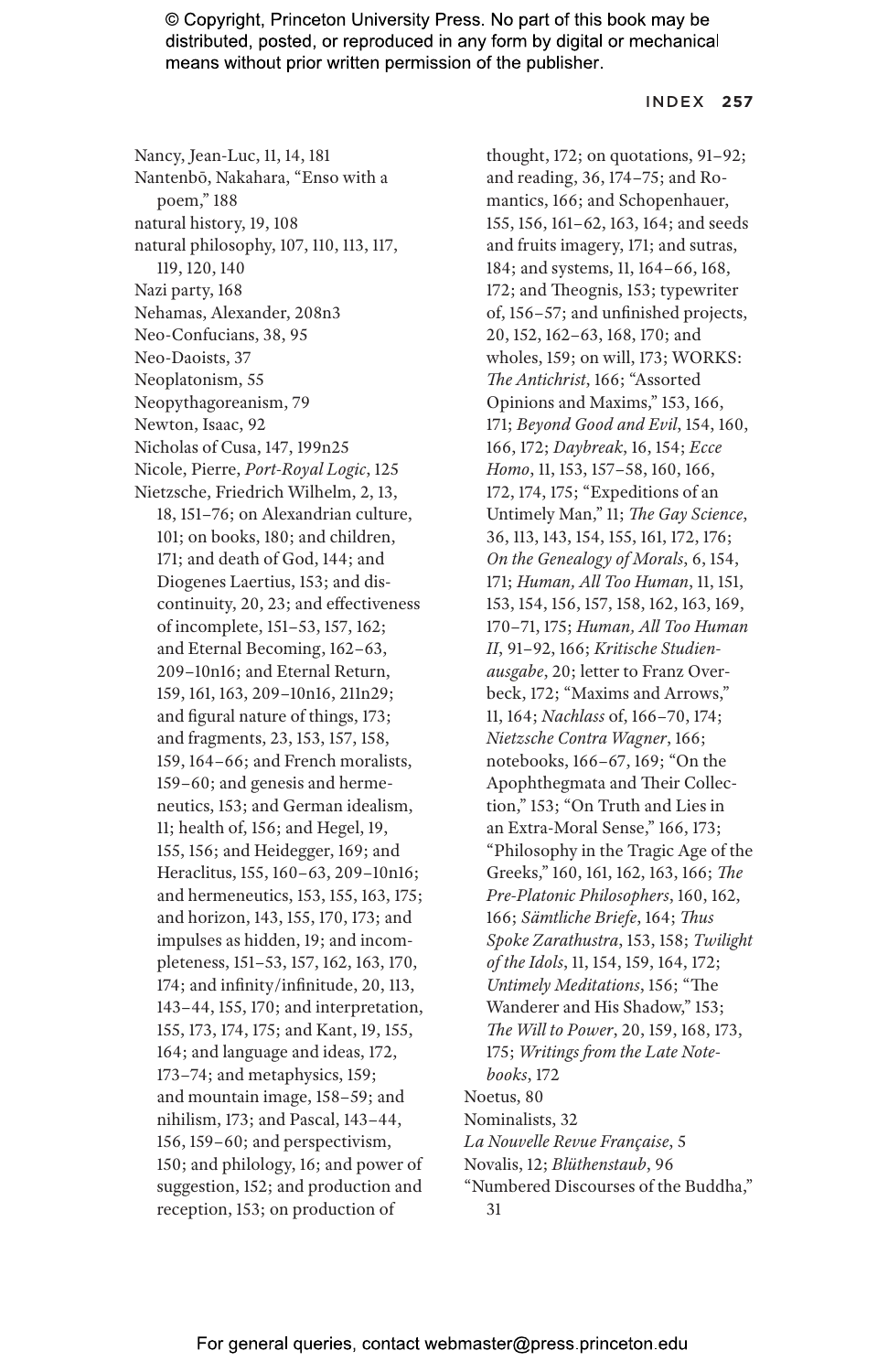#### **258** Index

Obama, Barack, 179 Odysseus, 53, 57 oracles, 45, 46, 47, 48, 49, 50, 51 *Oxyrhynchus papyri*, 64 Pachomian monks, 69 *Palatine Anthology*, 13 Pali, 31, 68, 185, 187 Pāṇini, 184 Papias, 65 Parmenides, 8, 23, 109, 197–98n4 *paroimia*, 61, 89, 90, 94 Pascal, Blaise, 2, 18, 180; and Bacon, 108; and Bible, 144, 147–48; and Cartesian philosophy, 19; and Christianity, 160; and Christian poetics of fragment, 19; and ciphers, 148–49; conversion of to Jansenism, 145; and Descartes, 126–28; and despair of spiritual self, 132; and discontinuity, 23, 125, 134, 139; and finite spaces between words, 143; and fragments, 10, 19, 23, 124, 125, 126, 129, 130, 131, 132, 134, 135, 139, 142–43; and geometry, 138; and God as hidden, 19; and God as hidden and revealing, 73; and infinity/infinitude, 10, 20, 127, 128, 130, 138–44, 147, 149, 150; and kataphasis vs. apophasis, 144–45; and Nietzsche, 143–44, 156, 159–60; and night of fire, 145; and order, 123, 125, 126, 130–32, 135; on parts vs. whole, 125, 142, 150; and silence of infinite spaces, 1, 139–44; and systems, 19, 123, 126, 132; WORKS: *Apology for the Christian Religion*, 20, 132–34; *Copie*, 134; "Disproportion of Man," 127–28, 142, 145; letter to Mademoiselle de Roannez, 144; *Mémorial*, 141, 145, 146; *Nachlass* of, 123; *Pensées*, 5, 10, 127, 128, 129, 130, 144, 149; *Pensées* (Port-Royal edition, 1670), 134, 135; *Pensées de Monsieur Pascal*, 124–25; *Pensées sur la religion*, 121, 122; *Pensées sur la religion*, copie A, 134, 136; *Pensées sur la religion*,

copie B, 134, 137; "The Wager," 142, 145 Patañjali, 184 Paulhan, Jean, 5 Peratae, 79 *Perfection of Wisdom Sutra*, 185 Périer, Étienne, 123–24, 125 Peter, 65, 66 Peter of Lombard, *Libri sententiarum*, 9 Petrarch, Francesco, 13–14, 35–36, 85; *De librorum copia*, 102; *Rerum vulgarium fragmenta*, 13 Philodemus, 58 *Philokalia*, 9 philology, 2, 4, 6, 14, 83; and Boeckh, 15; and Confucius, 29, 37, 38, 39; defined, 13; and early philosophy, 59–60; and Erasmus, 92, 97, 98, 106, 108; and Heraclitus, 58, 59, 60; and humanists, 9–10, 86; and Nietzsche, 16, 153, 156, 164, 166; and Pascal, 123, 130; and philosophy, 15 Philo of Alexandria, *On Flight and Finding*, 77–78 philosophy, 5, 6, 7, 8; aphorisms as before, against, and after, 2, 18; argumentative, 45, 46, 51, 52; and Bacon, 103, 109, 113, 115, 118, 120; Blanchot on, 23; and Christianity, 82; and Confucius, 27, 29, 39–40; crafting of own, 11; and Erasmus, 85, 86, 89, 99, 102, 106; and fragments, 165; and German idealism, 12; and Gnostics, 80, 81; and Heraclitus, 19, 44, 46, 55, 57, 58–59, 60, 61; and Kant, 11, 12–13, 165; language of, 23; and Mohists, 32; and Neo-Confucianism, 38; and Nietzsche, 19, 144, 150, 151, 153, 154–55, 159, 160, 163, 164, 166, 169, 172, 175; and Pascal, 10, 19, 123, 126, 128, 130, 138–39, 140, 142, 150; and philology, 15, 83; and Plato, 45; proverbs as sparks of, 86; proverbs as vestiges of earliest, 85; and religion, 46, 47; and Romanticism,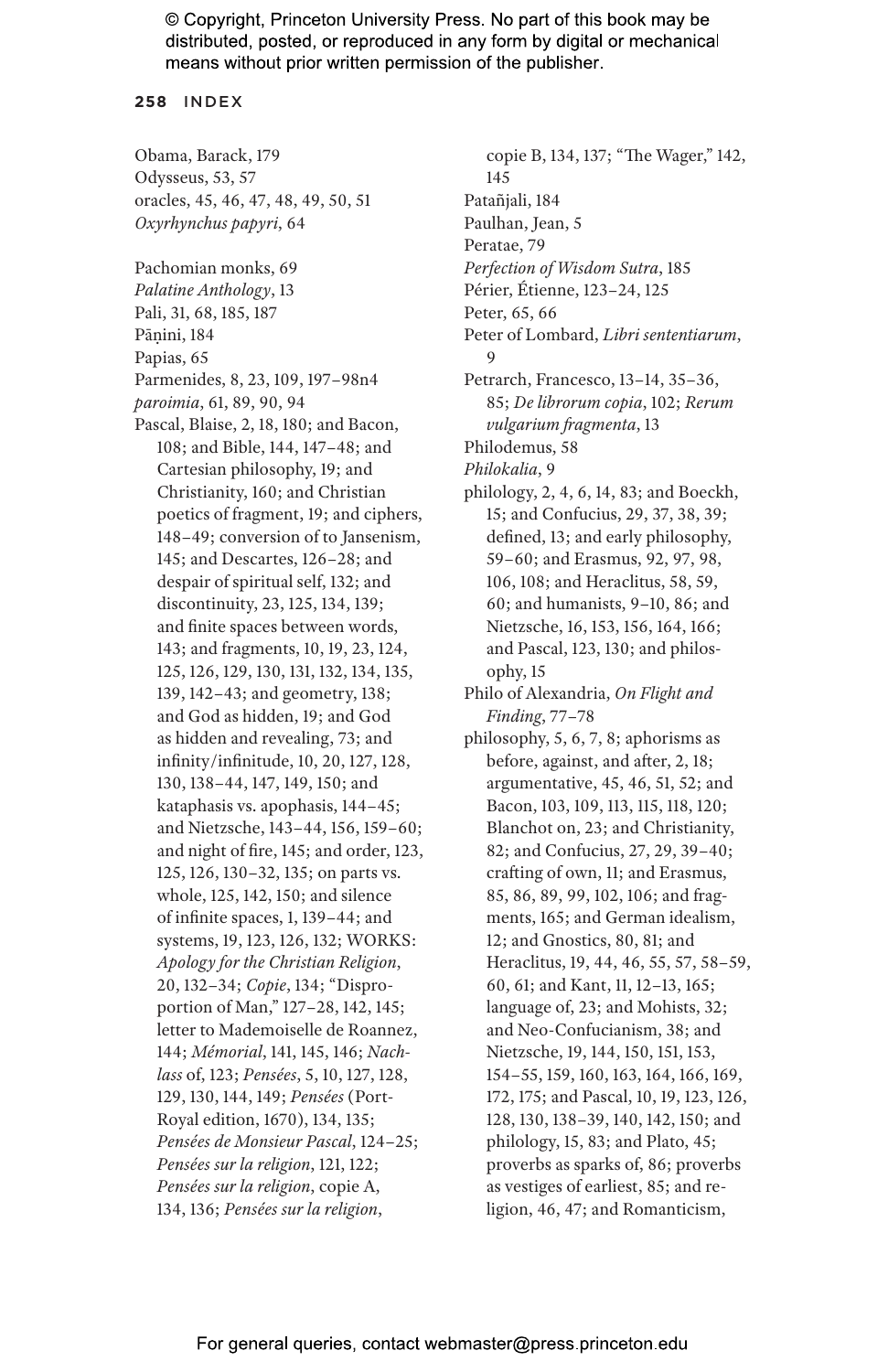# Index **259**

12, 13, 14, 15; and Schlegel, 165–66; and self-knowledge, 77; and Socrates, 44, 50–51, 155; and surface appearance and deep structure of world, 57; and sutras, 183, 184; and systems, 2, 4; and Thoreau, 181; and unknown, 23 Pindar, 61

Pippin, Robert B., 159–60

- Plato, 2, 8; and Bacon, 103, 104; and Confucius, 39, 40; and discontinuity of fragments, 23; and Heraclitus, 19, 42, 43–44, 46, 51, 56; and maxims of ancients, 51; and proof and argument, 45; and Schleiermacher, 15; and theory of Forms, 44; thinking of as social, dialogic, inviting, 44; and truth from authority vs. reason, 51; WORKS: *Alcibiades major*, 77; *Apology*, 51; *Cratylus*, 42, 53; *Meno*, 40; *Phaedrus*, 35; *Protagoras*, 51; *Statesman*, 40; *Symposium*, 96, 99; *Theaetetus*, 43–44, 45, 46
- Pliny the Elder, *Natural Histories*, 101
- Plutarch, 47, 82; *De defectu oraculorum*, 48; *Maxime cum principibus*, 52; *Moralia*, 101; *On the Pythian Oracles*, 45, 47–48
- Polonius Effect, 10
- Pope, Alexander, 4
- Presocratics, 8, 58, 81, 105, 197n3
- *progymnasmata*, 88
- Proust, Marcel, 132, 134, 211n30
- proverbs, 4, 5, 61, 66; and Erasmus, 84–85, 86, 88–89, 90–103
- Pseudo-Aristotle, *On the World*, 56
- Pseudo-Diogenianus, 60–61
- Pseudo-Dionysius, *The Divine Names*, 147
- psychoanalysis, 173
- Publilius Syrus, 13
- Pythagoras, 141
- Pythian oracle, 48, 50. *See also* Delphi, Temple of

Q (Quellen), 9, 66 Qing dynasty, 33, 38 Quintilian, 14

Rabelais, François, 88 Racine, Jean, 145 Rambouillet, Marquise de, 128 Ramus, Peter, 110; *Dialecticae institutiones*, 109 Rawley, William, 107, 118–19 Reformation, 105 religion: charismatic leader vs. bureaucracy of, 70; and Pascal, 128–29, 144, 148; and philosophy, 46, 47; and scriptural interpretation, 68 *reliquias*, 85 Renaissance, 9, 19, 84, 86, 88 Renou, Louis, 183 Ricci, Matteo, 10 riddles, 8, 45, 46, 49, 52, 72, 74 *Rig-veda*, 6 Robinson, James M., 66 Romantics, 12, 14, 85; and fragments, 13, 15, 164–66; and ideas, 165; and Nietzsche, 166; and Winckelmann, 15 Rosso, Medardo, *Golden Age*, 152 Sablé, Madeleine de Souvré, 10, 128; *Maximes*, 129 Sablière, Madame de, 128 Saint-Cyran, Abbé de, *Maximes saintes et chrestiennes*, 129, 131 Sancho Panza Effect, 10 Sanskrit, 31, 68 Sappho, 13 *Sayings of Ptah-hotep*, 71 Schiller, Friedrich, *Letters on the Aesthetic Education of Man,* 164 Schlegel, August, 12 Schlegel, Friedrich, 14; *Athenaeum Fragments*, 2, 11, 12, 13, 14–15, 91, 121, 156, 164–66; on fragments, 2–3, 14–15; *Literary Notebooks*, 12, 166; metapoetic self-consciousness of, 15; and sutras, 184; and tweets, 178 Schleiermacher, Friedrich, 12, 13, 16, 194n17; *Hermeneutics and Criticism*, 3, 15, 59–60

scholasticism, 106, 109, 127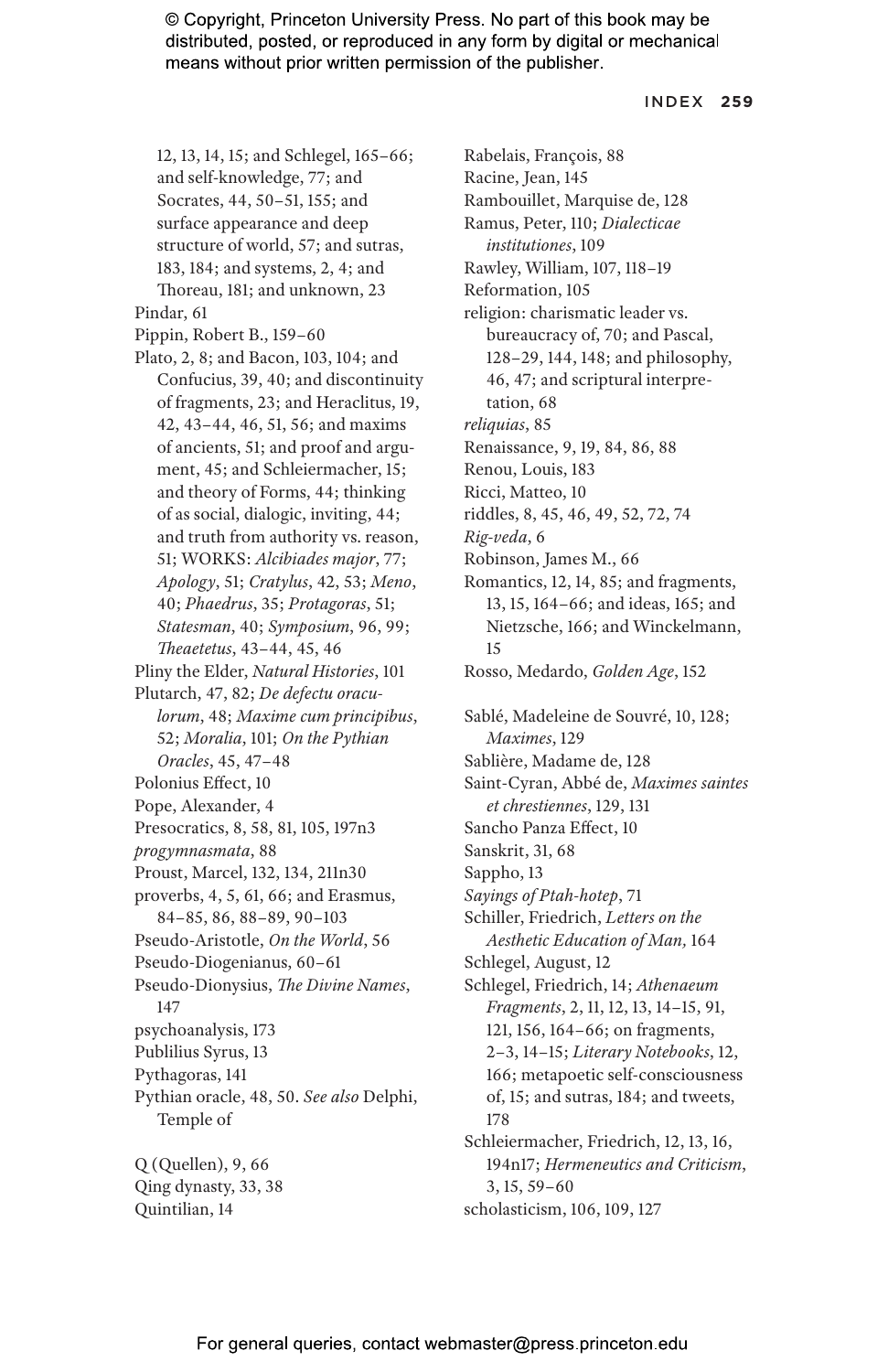#### **260** Index

Schopenhauer, Arthur, 11, 172–73, 181; *Essays and Aphorisms*, 172; and Nietzsche, 155, 156, 161–62, 163, 164; "On Books and Writing," 181; *The World as Will and Representation*, 155, 161–62 science, 105; and Bacon, 106, 107, 108, 110, 112, 113, 115, 117, 119–20, 204n37; and Kant, 165; and Pascal, 127, 131, 138 Scythinus, 61 Sellier, Philippe, 134 Seneca, 86, 93, 131, 181; *Epistles*, 77, 102, 180 *Sentences of Sextus*, 67 sententiae, 4, 9, 10, 66, 88, 89, 107 Serjeantson, Richard, 204n34 Sethians, 79 Sextus Empiricus, 203n12 Shakespeare, William, 10 *shodo*, 182 Silenus, 96, 97, 101 Simon Magus, 79 Simplicius, 8 Siskin, Clifford, 210n21 Skeptics, 8 *skômmata*, 89 social media, 178–80 Socrates, 44, 45, 51; and Confucius, 32, 35, 39, 40; and Heraclitus, 60; on Hermes, 53; as midwife, 46; and philosophy, 155; and self-knowledge, 77; on Spartan wisdom, 50–51 Solomon, 7 Solon, 39 Sontag, Susan, *As Consciousness Is Harnessed to Flesh*, 204n28 Sorel, Charles, *Pensées chrétiennes*, 128 Speed, John, 104 Spenser, Edmund, *The Faerie Queene*, 116, 118 Spinoza, Baruch, 148 *Spring and Autumn Annals of Master Lü (lüshi chunqiu)*, 30, 33, 195n9 Stegmaier, Werner, 208n3 Stobaeus, 58; *Anthologium*, 101; *Florilegium*, 101 Stoics, 8, 82, 93, 203n20

"Story of Kisā Gotamī", 95 Stow, John, 104 Strobel, Eva, 208n3 Stroumsa, Guy, 68 *Sudas*, 102 Sumerians, 3, 66 Sun Chuo, 41 sutras, 183–87 *sutta*, 185, 212n13 Synesius, 104; *Calvitiae encomium*, 85 Syrian Christians, 65 systems, 7, 12–16, 81, 210n21; animadversion to, 2; and Bacon, 19, 106, 108, 109, 110, 112, 115–16; and Confucius, 8, 19, 27, 30, 32, 39; and deconstructive view of language, 174; and fragments, 2, 7, 11, 12–16, 18, 58, 60, 70, 89, 166, 178, 179; and *Gospel of Thomas*, 70; and Heraclitus, 46, 58, 59, 60; and humanists, 89; as impossible, 10; and Kant, 11, 12–13, 14, 19, 165, 178; and knowledge, 12, 165; and Nietzsche, 11, 164–66, 168, 172; and Pascal, 19, 123, 126, 132; and philosophy, 2, 4; and Presocratics, 8; and Ramus, 109; resistance to, 18, 20; and Romanticism and idealism, 12; and Schlegel, 11, 12, 165; and sutras, 183, 187; and Twitter, 178, 179–80 Tasso, Torquato, 88

Tatian, 79 *Teachings of Silvanus*, 67 Theaetetus, 44 Theodorus, 43–44, 46, 52, 58 Theognis, 153 theology, 5, 9, 67, 83, 150; and Erasmus, 100, 106; and Marion, 207; negative, 147; and Pascal, 138, 140, 144–45, 147 Theophrastus, 58 Theravāda canon, 30–31 Thoreau, Henry David, *Journal*, 181 Torah, 76 Tourneur, Zacherie, 134, 149 *Treasury of the True Dharma Eye*, 186 *Tripiṭaka*, 29–30, 185